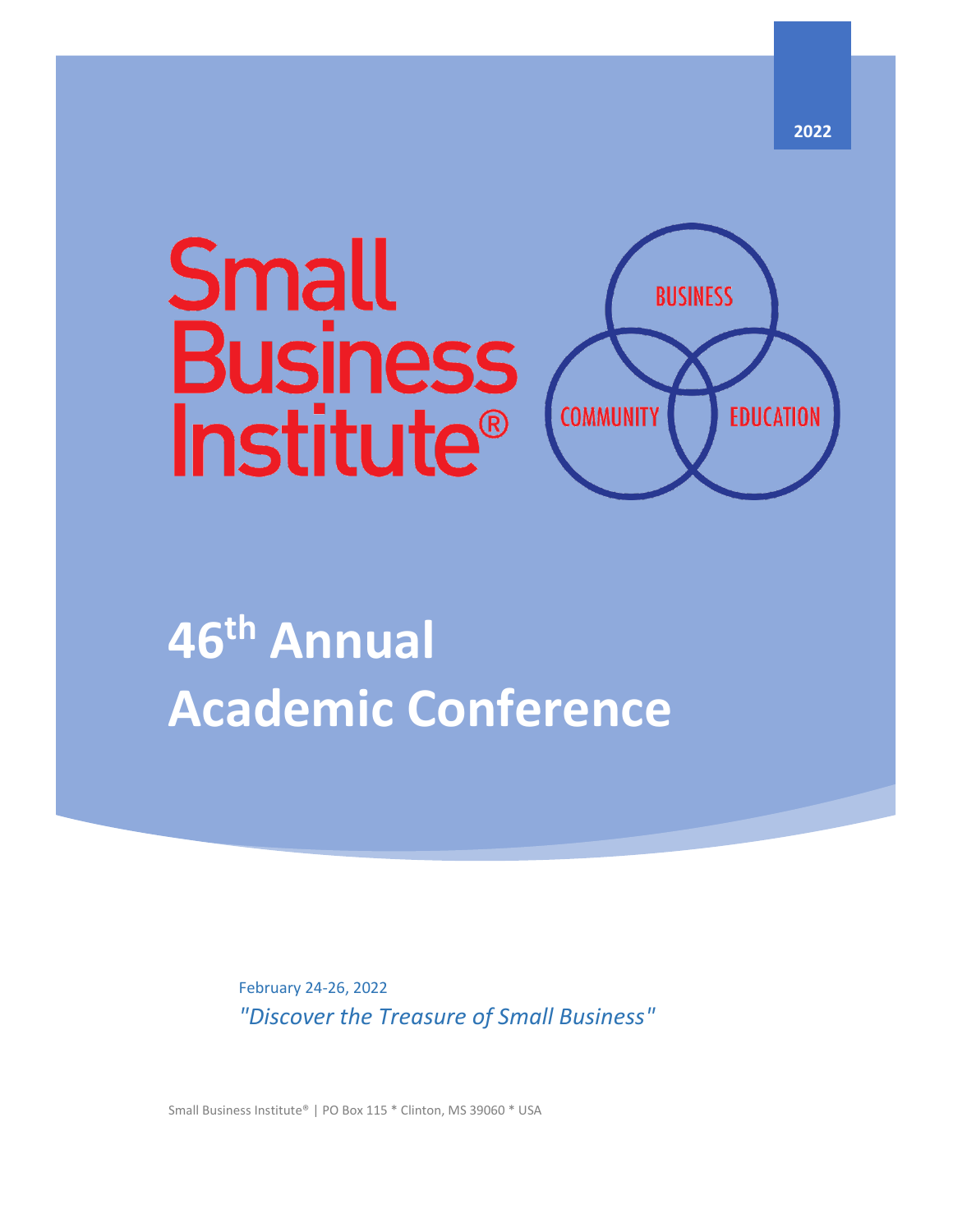# **2022 Conference Proceedings**

# **Includes:**

*Competitive Abstracts Best Practices Workshops Roundtable Discussions Information on Small Business Institute Journal 50th Anniversary Issue*

# **Charleston Harbor Resort & Marina Charleston, SC February 24-26, 2022**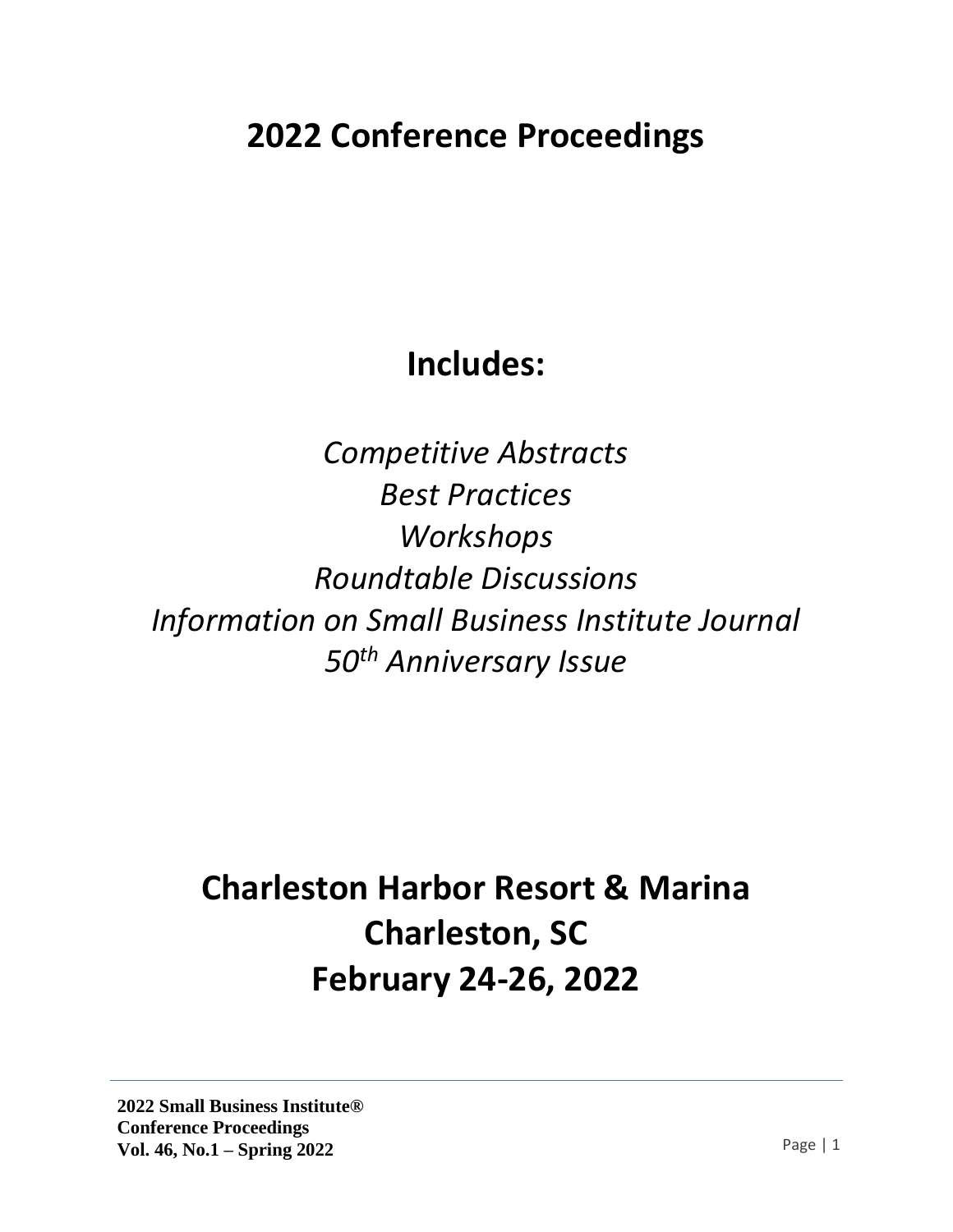

#### **From the** *Proceedings* **Editor**

It is my pleasure to welcome you to the 46<sup>th</sup> Small Business Institute<sup>®</sup> Annual Academic Conference!

Each year, we are honored to receive a wonderful collection of submissions to the SBI Annual Conference. This year is no exception, as you will see in the Competitive Papers and Abstracts, Innovative Pedagogy presentations, SBI Best Practices, Roundtables, and Workshops being presented at this year's conference. You, our members, are the reason the 2022 volume of the Proceedings is such a high-quality publication. The time and effort you invest into research and other small business and entrepreneurial projects makes the SBI what it is and allows this conference to highlight the great academic endeavors being conducted around the country. I hope you enjoy reading these Proceedings. I believe you will find research in the following pages that explore both under-researched areas and discuss new research and teaching approaches. I enjoyed reading them and I hope you will as well.

The publication of these Proceedings would be impossible without you, the SBI members. Your hard work in these scholarly endeavors cannot be applauded enough and is critical to the continued success of SBI. I would personally like to thank those who reviewed the many papers, abstracts, projects, and other submissions received this year. Your insightful feedback and thoughtful comments are highly valued by authors and helps to maintain the friendly and supportive research culture that has been cultivated by SBI over the years.

Finally, thank you to the SBI Board for the countless hours you all spend making our annual conference a success, and specifically for assisting in the publishing of a conference Proceedings. I would like to personally thank Dennis Barber III and Andrew Holt for their knowledge, expertise and patience in guiding me through this process, and the rest of the Board for their efforts in supporting and developing this unique organization.

We are very glad you are here and enjoy the conference!

Joe T. Felan

Joe T. Felan Vice President of Programs, Elect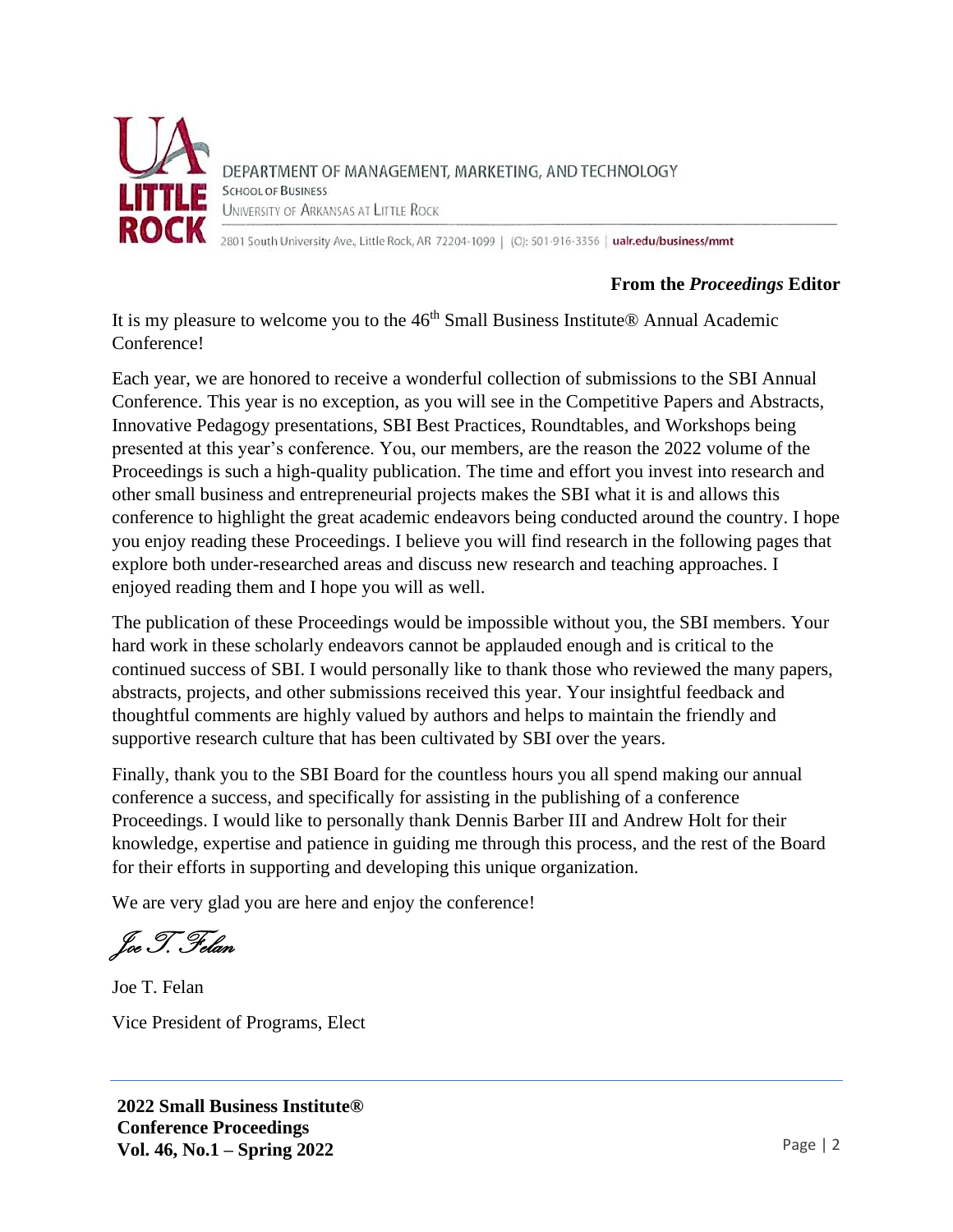# **Table of Contents**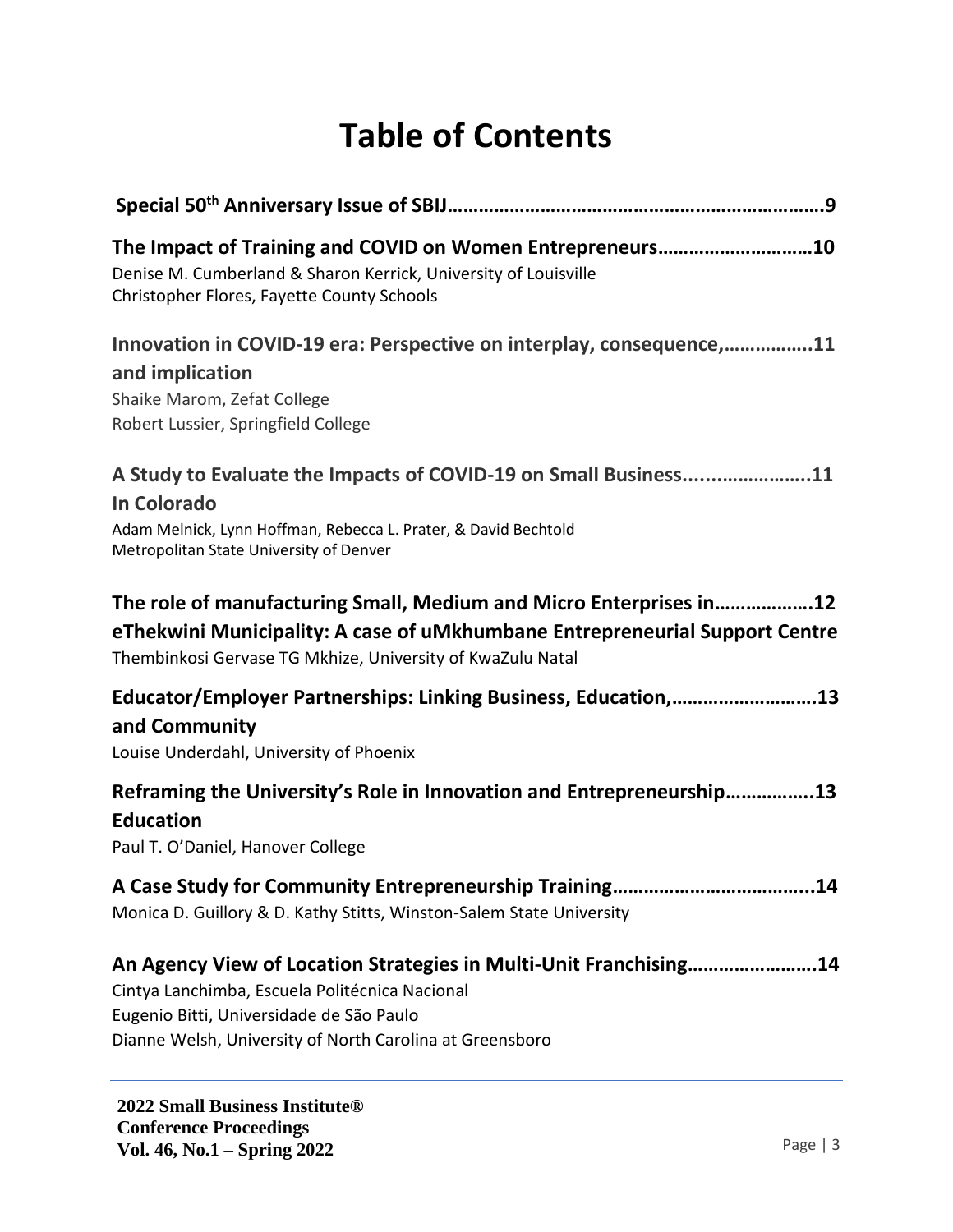| Why Entrepreneurs Need a Human Resource Management15                                                                                                                                                                                                                                     |
|------------------------------------------------------------------------------------------------------------------------------------------------------------------------------------------------------------------------------------------------------------------------------------------|
| Strategy before They Launch - Lessons Learned<br>Lynn Hoffman, David Bechtold, & Cynthia Sutton, Metropolitan State University of Denver                                                                                                                                                 |
| Rural Small Business Resilience: The Role of Personal Relationships16<br>with Community Banks<br>Zuzana Bednarikova & Maria I. Marshall, Purdue University                                                                                                                               |
| Advancing Rural Entrepreneurship: Does Microfinancing Matter?17<br>Richard Owusu-Afriyie, Kwame Nkrumah University of Science and Technology<br>Prince Gyimah, Akenten Appiah-Menka University of Skills Training and Entrepreneurial Development<br>Robert Lussier, Springfield College |
| Community Resilience and Mental Health of Minority Children18<br>Camryn Haines, Danhong Chen, & Furjen Deng, Sam Houston State University                                                                                                                                                |
| Is It a Push or a Pull? A Regional Comparison of Entrepreneurial Activity18<br>Joe T. Felan, Joe Bell, & Pritika Chakraverty, University of Arkansas at Little Rock                                                                                                                      |
| How to Create and Run an SBI Program at Your University19<br>Ron Cook, Rider University<br>Michael L. Harris, East Carolina University                                                                                                                                                   |
| We Are Part of The Same Team: The Influence of Governor19<br><b>Discretion on Post Covid-19 Small Business Openings</b><br>Joshua V. White, The University of Alabama<br>Cameron Borgholthaus, Southern Illinois University at Edwardsville<br>Vishal Gupta, The University of Alabama   |
| Preparing Students for Success in the 4th Industrial Revolution20<br>Rebecca L. Prater & Nicole Predki<br>Metropolitan State University of Denver                                                                                                                                        |
| Will A Carrot or A Stick Encourage Entrepreneurs to Invest More20<br><b>Time in Their Ventures?</b><br>Kirsten Bullock, University of Louisville                                                                                                                                         |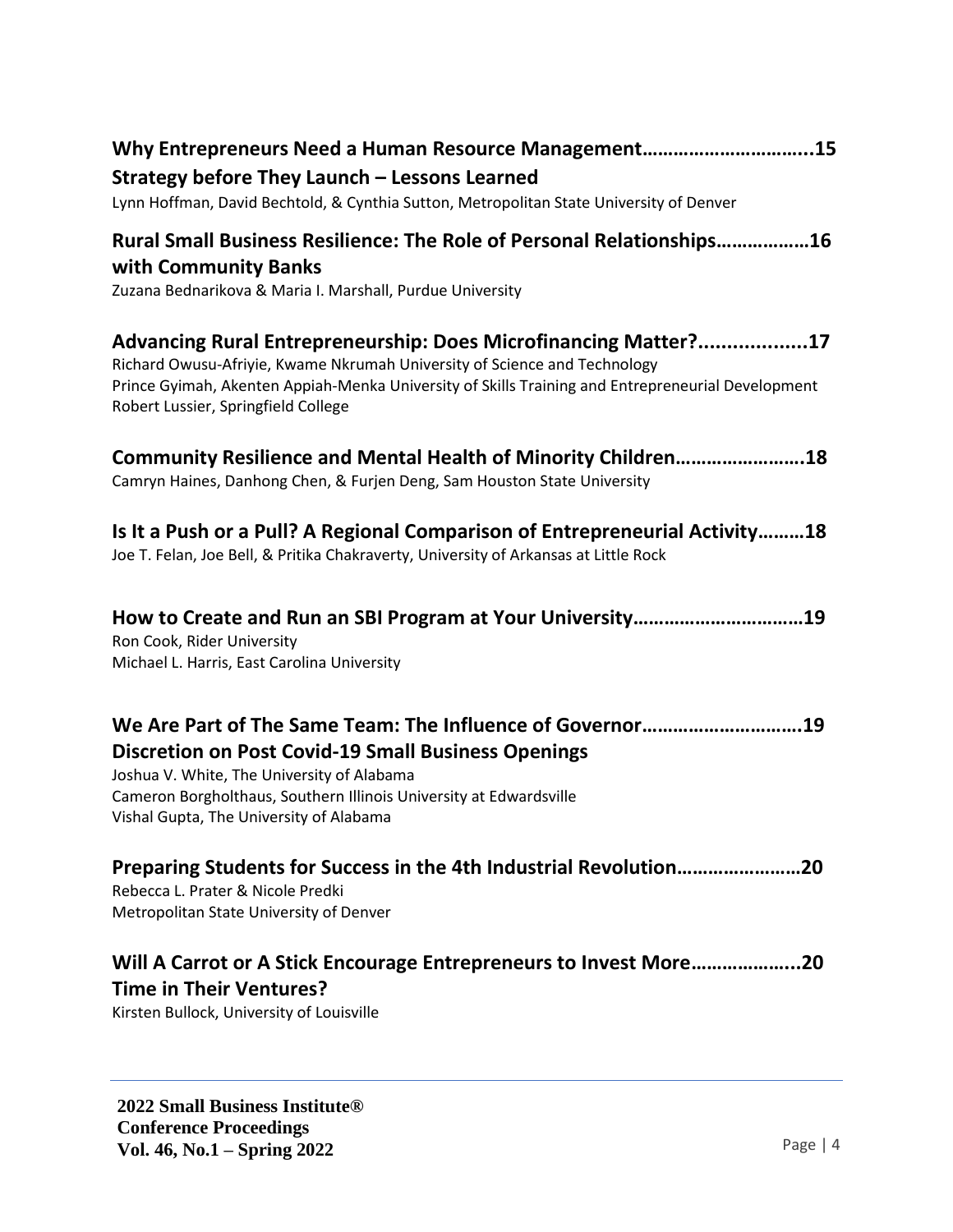| Ready to Adapt: Leader Humility as an Antecedent of Relational21<br><b>Coordination and Organizational Adaptability</b><br>Kelly G. Manix, University of South Alabama                                                                                                                                                                                                                                                                                                                                                             |
|------------------------------------------------------------------------------------------------------------------------------------------------------------------------------------------------------------------------------------------------------------------------------------------------------------------------------------------------------------------------------------------------------------------------------------------------------------------------------------------------------------------------------------|
| Leveraging Business Standardized Tests to Assess Student Learning21<br><b>Outcomes in an MBA Foundations Course</b><br>Melissa A. Brode, University of West Florida                                                                                                                                                                                                                                                                                                                                                                |
| Economic Cluster Strategy for Engineering and Business Student22<br><b>Engagement</b><br>Blake Escudier, Purdue University Global                                                                                                                                                                                                                                                                                                                                                                                                  |
| Introducing Gen Z and Millennial Students to Business Accounting22<br><b>Complexity Through a Low-Cost Experiential Learning Activity</b><br>Letitia M. Pleis, Metropolitan State University of Denver                                                                                                                                                                                                                                                                                                                             |
| Dennis Barber III & Michael L. Harris, East Carolina University<br>Karise C. Hutchinson, Ulster University<br>Emma M. Fleck, Susquehanna University<br>Rachel Fergie, Ulster University<br>Georgann Jouflas, Colorado Mesa University<br>Lori A. Dickes, Clemson University<br>Marcos Segantini, Universidad ORT<br>Tim Pett, Rollins College<br>Wendy Veatch, Wichita State<br>Prince Gyimah, Akenten Appiah-Menka University of Skills Training and<br><b>Entrepreneurial Development</b><br>Robert Lussier, Springfield College |
| Ron Cook<br>Rider University Michael L. Harris & Dennis Barber III<br><b>East Carolina University</b>                                                                                                                                                                                                                                                                                                                                                                                                                              |
| Monica D. Guillory, Winston-Salem State University                                                                                                                                                                                                                                                                                                                                                                                                                                                                                 |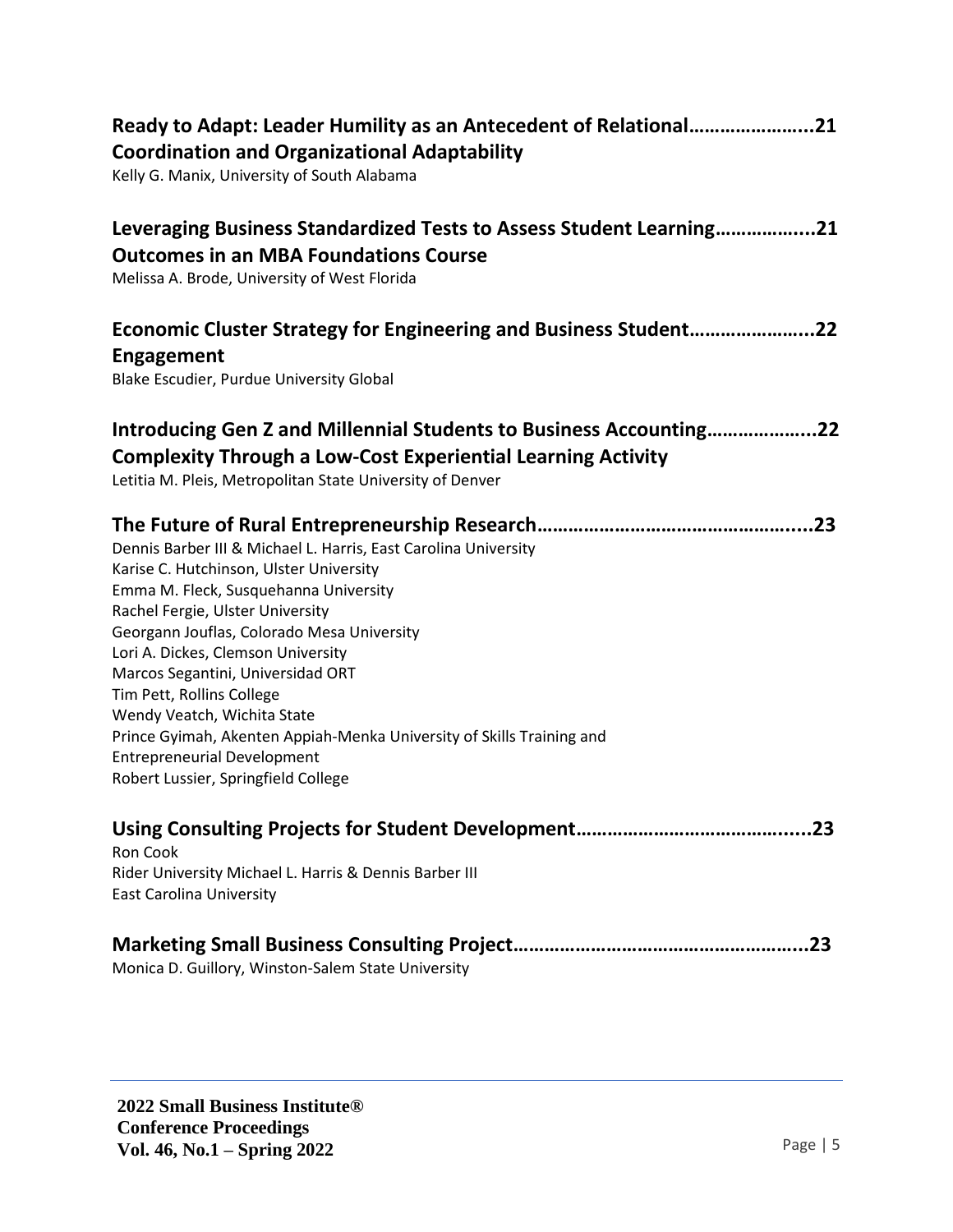| Infusing Inclusion throughout the Student Consulting Project Process24<br>Mariah Yates, Aquesha Daniels, & Whitney Peake, Western Kentucky University                                                      |
|------------------------------------------------------------------------------------------------------------------------------------------------------------------------------------------------------------|
| Impact of Subsidization on Entrepreneurial Training Participants25<br>Malcolm Muhammad, Denise M. Cumberland, & Sharon Kerrick, University of Louisville                                                   |
| Give, Sell, or Liquidate: The Effect of Socioemotional Wealth on26<br><b>Small Business Owner Exit Intentions</b><br>Maria I. Marshall & Renee Wiatt, Purdue University<br>Yoon Lee, Utah State University |
| Jana Burch, Gerald Burch, & John Batchelor, University of West Florida                                                                                                                                     |
| Female Entrepreneurs: Stories and experiences as leaders,27<br>learners, perceivers, and perceived<br>Peggy A. Richmond & Joellen E. Coryell, Texas State University                                       |
| Creating A for Interdisciplinary Grant Applications Successful27<br><b>Game Plan</b><br>ChyiLyi Liang, North Carolina A & T State University                                                               |
| Strategy and SMEs: Is Supply Chain Management Considered?28<br>Scott R. Cox, Georgia College & State University                                                                                            |
| How Would A Circular Economy Shift the Entrepreneurship29<br>and Innovation?<br>ChyiLyi Liang, North Carolina A & T State University                                                                       |
| An Examination of LMX, Voice, Sham, and Employee Commitment<br>Mariah Yates, Paula Potter, & Whitney Peake, Western Kentucky University                                                                    |
| and Social Media Practices on Small Businesses Performance<br>Tim Pett, Rollins College<br>Laurent Sie, ESC Pau Business School                                                                            |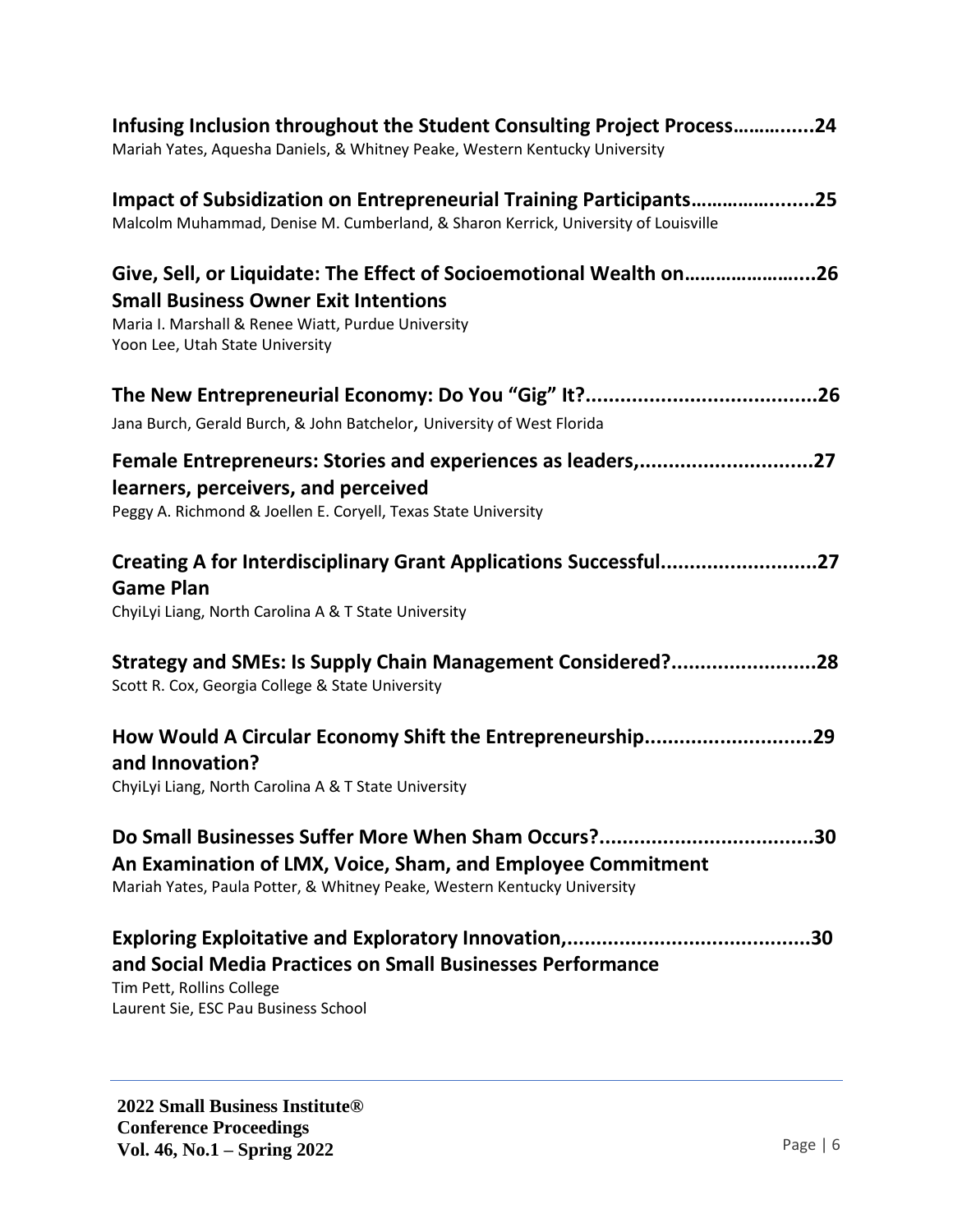| William C. McDowell, Bradley University<br>Raj Mahto, University of New Mexico<br>Eden Blair, Bradley University                                                                                                                                                                                                                                                                                      |
|-------------------------------------------------------------------------------------------------------------------------------------------------------------------------------------------------------------------------------------------------------------------------------------------------------------------------------------------------------------------------------------------------------|
| A Pedological Approach to Teaching Operationalizing a Business31<br>Adam Melnick, David Bechtold, Rebecca L. Prater, & Lynn Hoffman<br>Metropolitan State University of Denver                                                                                                                                                                                                                        |
| Collaboration Between the College of Engineering and Information32<br><b>Technology (EIT) and Business Consulting Students at the</b><br><b>University of Arkansas at Little Rock</b><br>Joe T. Felan & Srikanth Pidugu, University of Arkansas at Little Rock                                                                                                                                        |
| Teaching New Business Students to Write Memorandums32<br>for a Small Business<br>Helen A. Soter & Jana Burch, University of West Florida                                                                                                                                                                                                                                                              |
| <b>Sustainable Startup Entrepreneurship Success</b><br>Wendy W. van Schalkwyk, AFDA<br>Louise Underdahl, University of Phoenix                                                                                                                                                                                                                                                                        |
| Advancing women entrepreneurship to achieve United Nations34<br><b>Sustainable Development Goals: A sustainable prediction model</b><br>for women entrepreneurs<br>Prince Gyimah, Akenten Appiah-Menka University of<br>Skills Training and Entrepreneurial Development<br>Richard Owusu-Afriyie, Kwame Nkrumah University of<br><b>Science and Technology</b><br>Robert Lussier, Springfield College |
| Social Entrepreneurship: Exploring Competitive Rivalry and35                                                                                                                                                                                                                                                                                                                                          |

**Dynamics Between Social Entities and Incumbent Institutions**

Phillip E. Davis, Texas State University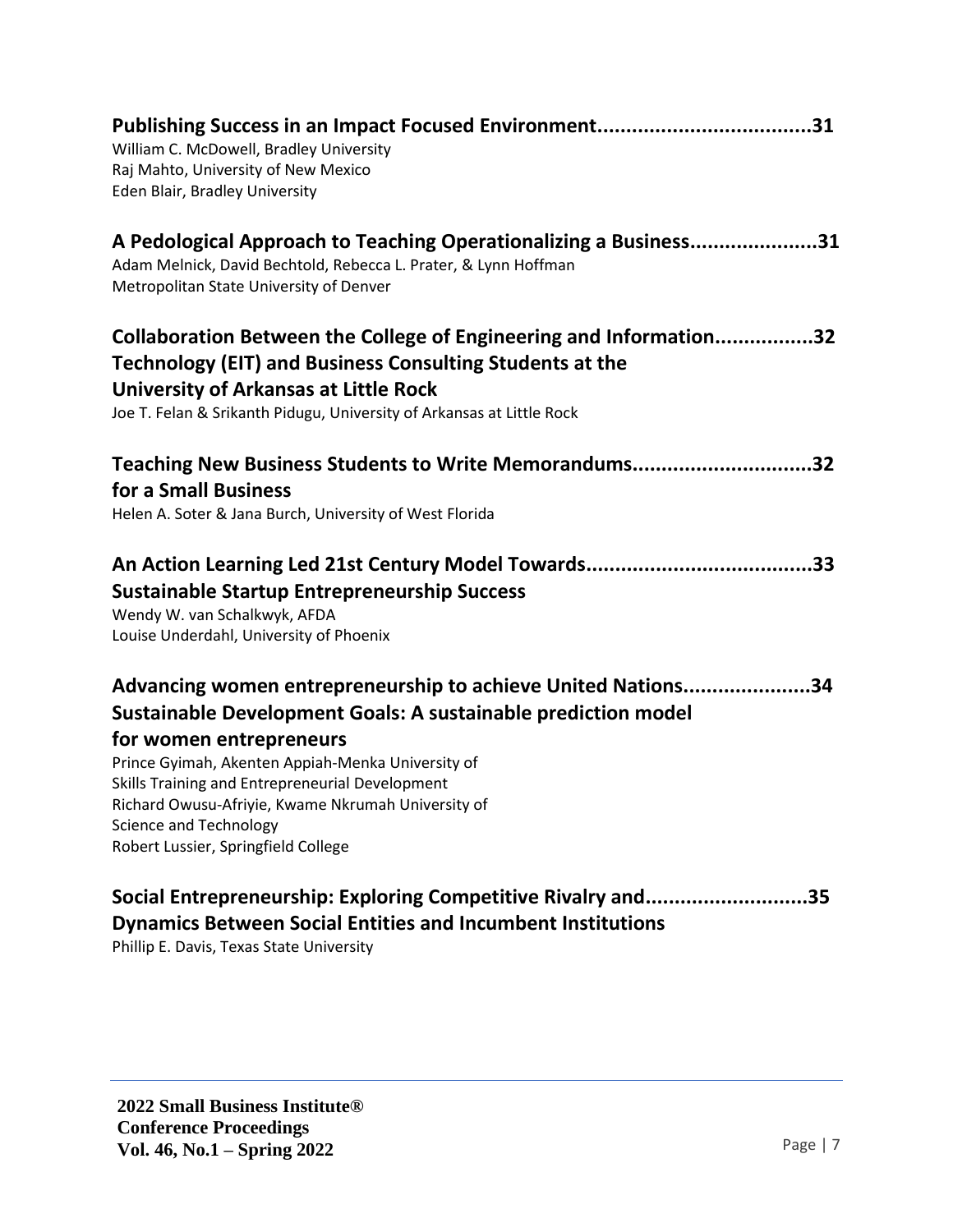# **Examining Adjustment Strategies and Post-disaster Business.........................36 Outcomes among Female and Minority Small Businesses Owners in the United States**

Edeoba William Edobor, Purdue University

# **Assessing the current reporting and governance practices of.........................37 small non-profit entities in Colorado, Florida, and New Mexico: What role do 'best practice' codes play in improving stakeholder accountability and transparency?** Andrew D. Holt, Metropolitan State University of Denver

# **Online Group Work: Pulling out the stops before you pull.............................37 out your hair**

Debra Sea, Bemidji State University Dianne Welsh, University of North Carolina at Greensboro Angie Kovarik & Veronica Veaux, Bemidji State University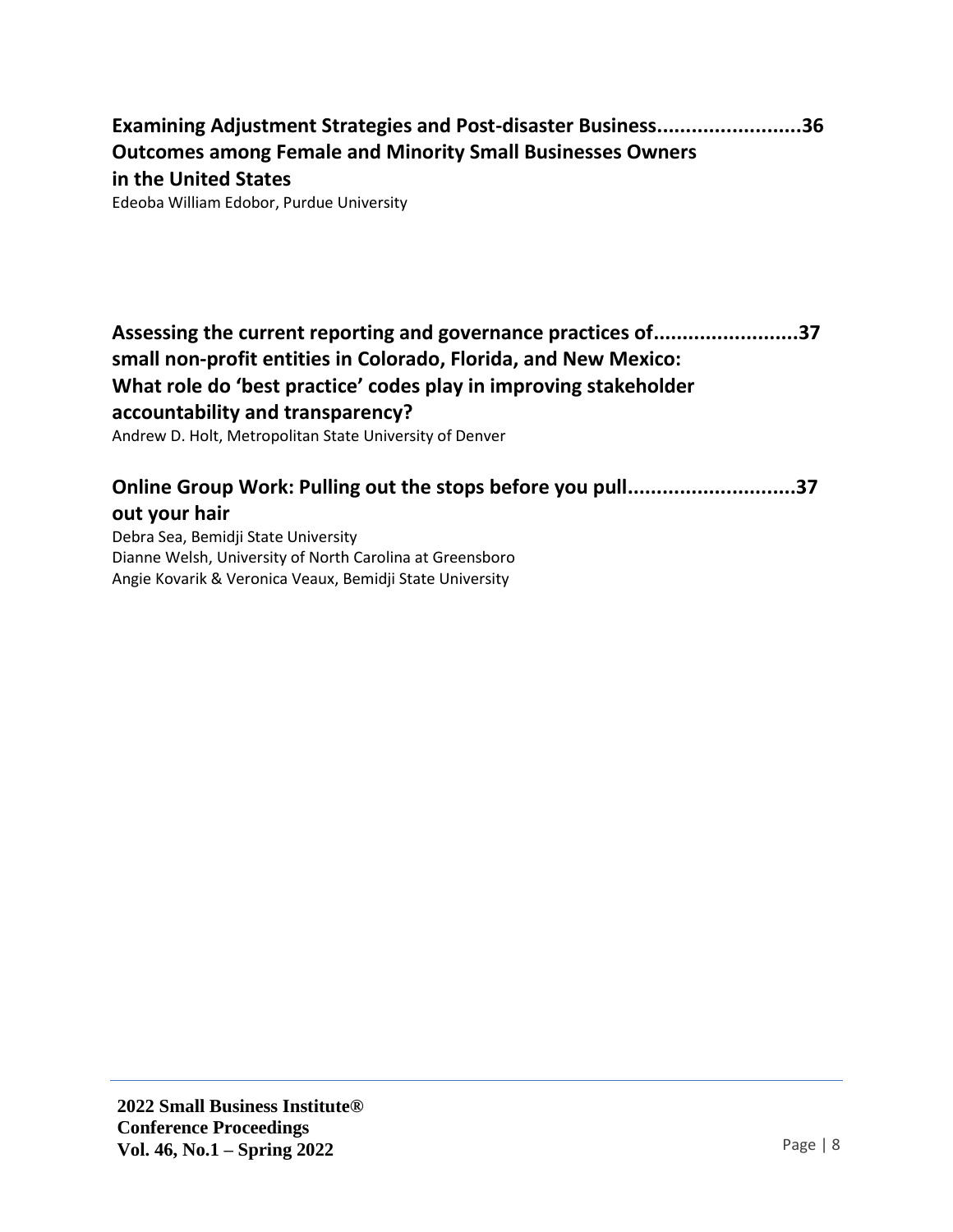#### **Special 50th Anniversary Issue of SBIJ**

#### **Leveraging the Student Consulting Model to Create a Comprehensive Academic Program** Michael L. Harris, East Carolina University Dennis Barber III, East Carolina University J. Stephen Childers, Jr, Radford University

#### **Small Business Institute and the University of Arkansas at Little Rock: Personal Reflections**

Joe T. Felan, University of Arkansas Joseph R. Bell, University of Arkansas

#### **University Strategy, Accreditation Standards, and the Applied Education Mission: Using Student Consulting to Build Bridges**

Whitney Peake, University of Western Kentucky Paula Potter, University of Western Kentucky

#### **The Impact of the Small Business Institute® (SBI) on Students, Faculty, Clients, and other Stakeholders: Personal Reflections from Faculty Members at the Metropolitan State University of Denver**

David Bechtold, Metropolitan State University of Denver David Lynn Hoffman, Metropolitan State University of Denver Andrew Holt, Metropolitan State University of Denver Adam Melnick, Metropolitan State University of Denver Ann Murphy, Metropolitan State University of Denver Rebecca Prater, Metropolitan State University of Denver

# **How the Small Business Institute Program Helped Spark Entrepreneurial Interest and Led to a Named College at Rider University**

Ron Cook, Rider University Dianne Campbell, Rider University

#### **The Small Business Institute and Transaction Cost Economics** William McDowell, Bradley University

#### **SBI Projects and Awards: Career Viewpoints of Two Entrepreneurs now in Academia**

Dianne H.B. Welsh, University of North Carolina Greensboro Joy Griffin, California State University Northridge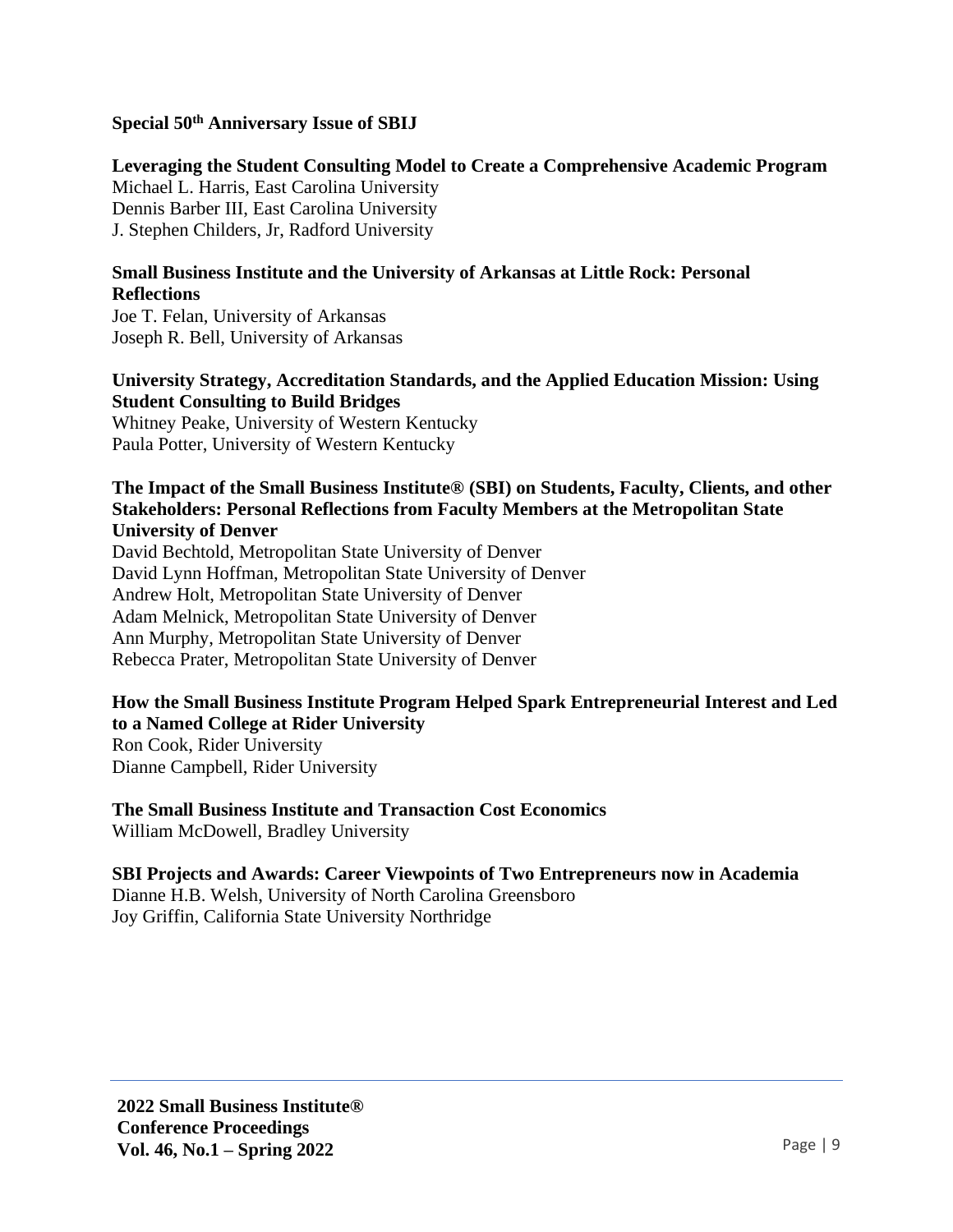# **The Impact of Training and COVID on Women Entrepreneurs**

Denise M. Cumberland & Sharon Kerrick

University of Louisville

Christopher Flores

Fayette County Schools

# **ABSTRACT**

The number of women-owned businesses continues to expand. Between 2014 and 2019, the annual growth rate (3.9%) for women-owned businesses was twice the growth rate of all businesses during the same time frame (American Express, 2019). However, the shockwaves of the global pandemic not only interrupted the ability to forecast business growth in 2020 but also impacted start-ups led by female entrepreneurs. The purpose of this qualitative study is to explore the path to entrepreneurship amongst a group of nascent women business owners. Using qualitative methodology, data is drawn from 13 interviews with women who had completed an entrepreneurial education program between 2019 and spring 2020. This study examines why these women chose to launch a business, assesses what the training program contributed to advancing their pathways, and delineates what impact COVID-19 had on their ventures. The authors' exploratory study suggests that businesses launched by women are often born from the desire to address a perceived social need. Women are fueled by passion, but as the literature has found, they tend to take less risks with respect to debt financing (Kwapisz & amp; Hechavarría, 2018). Overall, these women reported high satisfaction with learning from an entrepreneurship training program, crediting the program with helping them succinctly frame their business idea. Finally, while these women reported that COVID-19 interrupted the pursuit of their venture, the pandemic opened several new opportunities.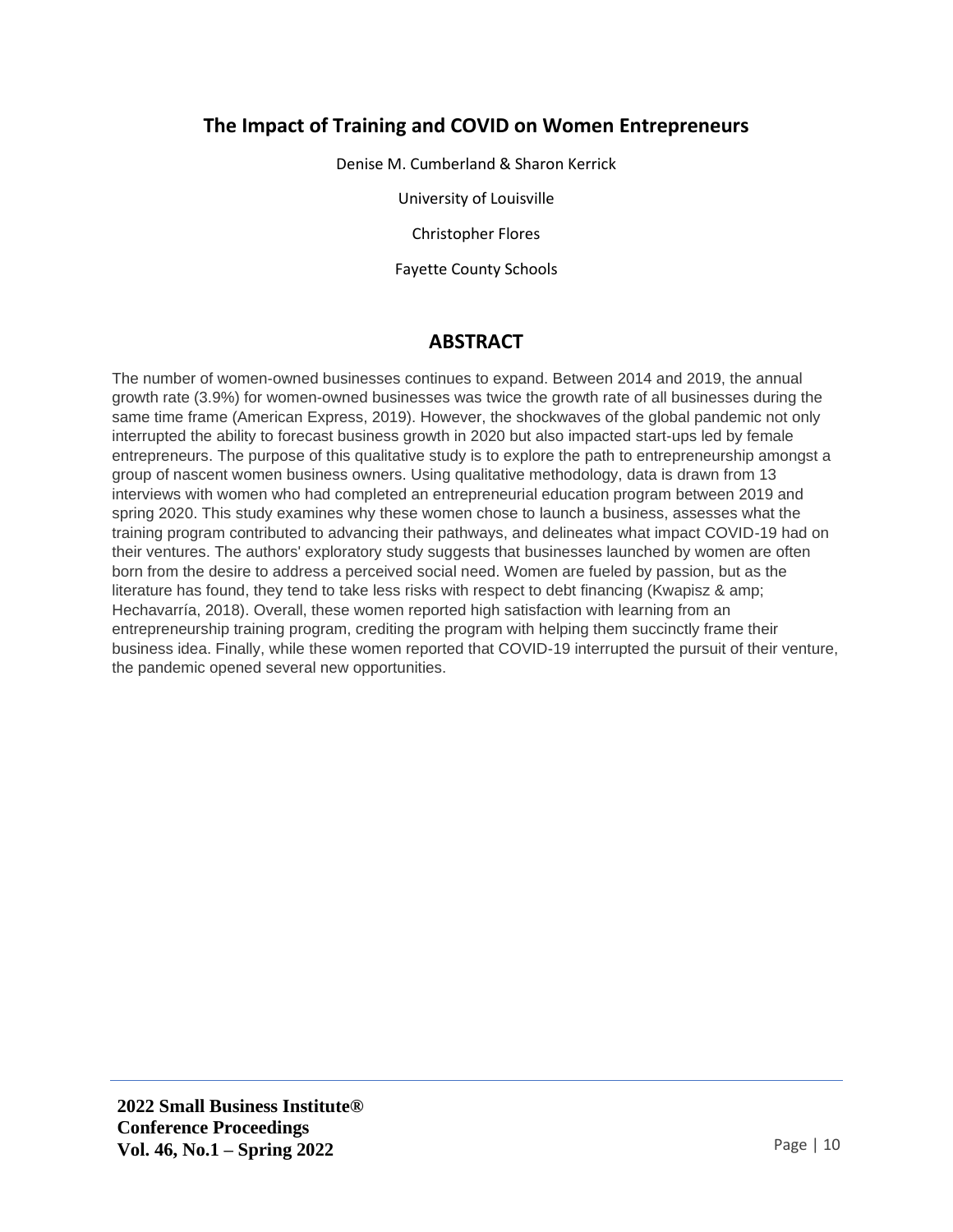# **Innovation in COVID-19 era: Perspective on interplay, consequence, and implication**

Shaike Marom, Zefat College

Robert Lussier, Springfield College

#### **ABSTRACT**

Some argue that crises sow the seeds of innovation, this expression takes on a deeper meaning as the world struggles with COVID-19 damage while creating a new reality. While COVID-19 continues to cause devastating disruption to the global economy and society more than a year and a half into the pandemic, it is also continuing to force remarkable innovation across different industries and dimensions.There has been a weakening effect on innovation as a result of a number of factors, including a reduction in research and development expenses due to economic difficulties, social distancing that reduced coworking space innovation, as well as the reduction in creativity.Conversely, the pandemic has greatly contributed to fostering innovation in many ways, including need-pull innovation to overcome the pandemic and its consequences in the areas of medicine and related services; significant digital transformation including rapid growth in remote work and e-commerce, remote monitoring and dialogue with employees and customers, shipping and financial services, transition to cloud services and digital and virtual healthcare services. In addition, many small businesses have redesigned core competencies and business models to update their competitive advantage strategy. Another contributor has been the capital injection and bailout plans that enabled growth. This study examines aspects of the interplay between COVID-19 crisis and innovation at different dimensions, based on data published by various institutions in the U.S. and Israel with business examples evaluating the impact of the crisis on innovation and insights into the future.

# **A Study to Evaluate the Impacts of COVID-19 on Small Businesses in Colorado**

Adam Melnick, Lynn Hoffman, Rebecca L. Prater, & David Bechtold Metropolitan State University of Denver

The COVID-19 Pandemic is one of the biggest external environmental influences on the success of small businesses since March of 2019. Whether businesses have grown, maintained the status quo, or shut their doors is largely a function of how their owners responded to the change in circumstances. This survey seeks to answer the question of how the small businesses in Colorado that have weathered the storm were able to do so. We hypothesize that businesses that were able to maintain the status quo or grow were able to identify and pursue opportunities that would not have been available to them prepandemic and / or were able to adapt their business model in such a way as to take advantage of or, at least, survive the change in circumstances. The survey additionally seeks to shed light on what business strategies firms used to adapt to the pandemic as well as which other factors influenced the success, or lack thereof, of small business in Colorado since the onset of the pandemic. Factors to be explored include: industry, number of locations, number of employees, pre-pandemic revenue, sources of funding, and staffing issues.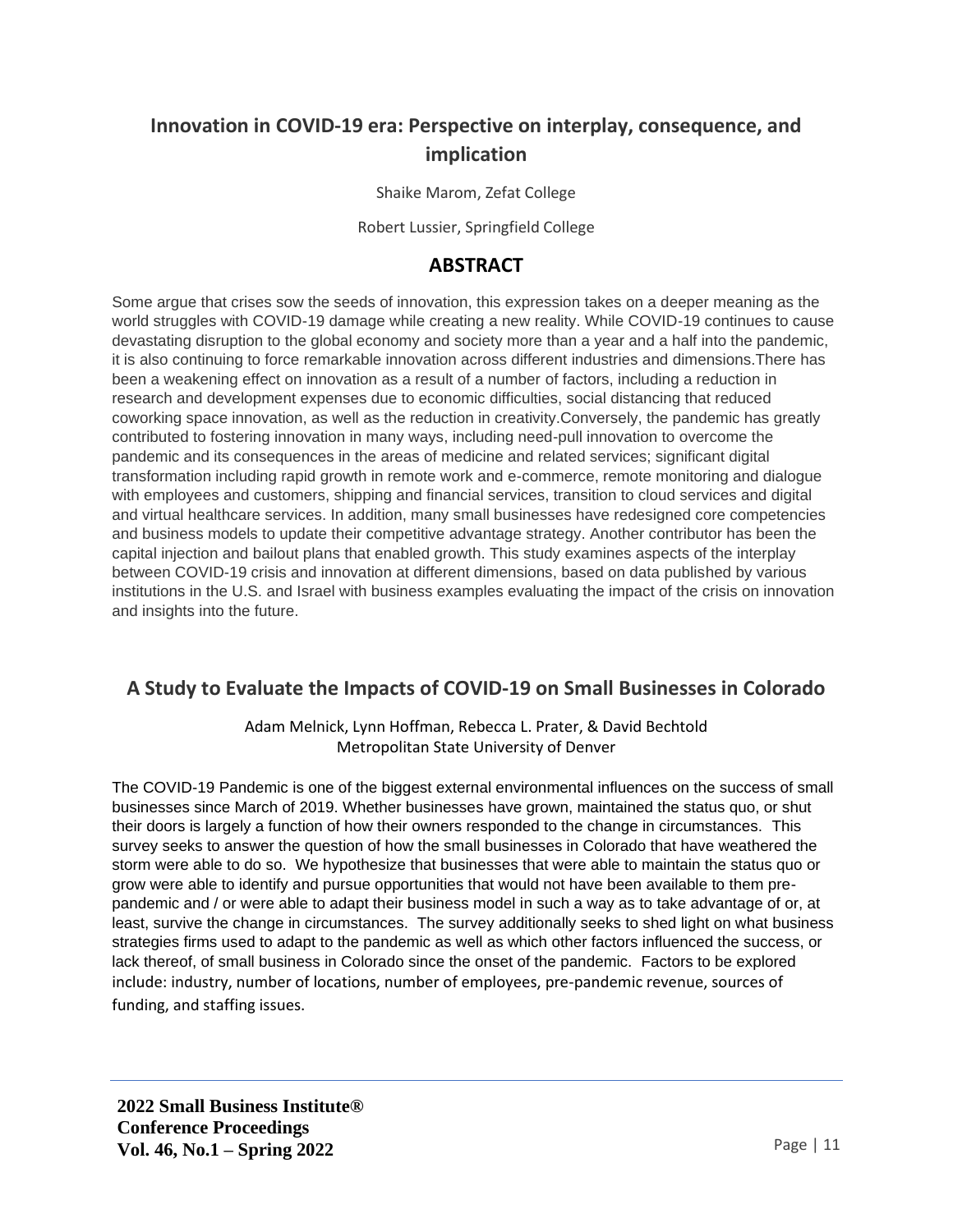# **The role of manufacturing Small, Medium and Micro Enterprises in eThekwini Municipality: A case of uMkhumbane Entrepreneurial Support Centre**

Thembinkosi Gervase TG Mkhize

University of KwaZulu Natal

# **ABSTRACT**

Globally, Small, Medium and Micro Enterprises (SMMEs) have merited a plethora of academic interest for academics and practitioners in both developed and developing nations. This study will seek to evaluate the performance of Small, Medium and Micro Enterprises (SMMEs) in the manufacturing sector in uMkhumbane Entrepreneurial Support Centre (UESC). Traditionally, the success of SMMEs is based purely on their economic performance. The SMMEs globally and locally have been considered as instruments capable of promoting inclusive economic growth and job creation. In developing countries like South Africa, an emphasis should be on creating a conducive environment for survival and growth of SMMEs, because the growth of the SMME sector should lead to job creation and poverty reduction. The research location will be uMkhumbane Entrepreneurial Support Centre (UESC) in eThekwini Municipality, South Africa. The population of the study will be 10 manufacturing sector SMME operators in UESC. The study will adopt non-probability sampling strategy (purposive sampling). Moreover, ten participants will be interviewed, and data collected will qualitatively analyzed using thematic analysis. The existing literature has shown that SMMEs are key drivers of socio-economic growth, hence most start-ups enterprises fail within first few years of existence. Therefore, based on previous studies the government and other relevant stakeholders must strive to create an enabling environment for SMMEs to thrive.

Key words: entrepreneurship, small business development, business sustainability, business performance and competition.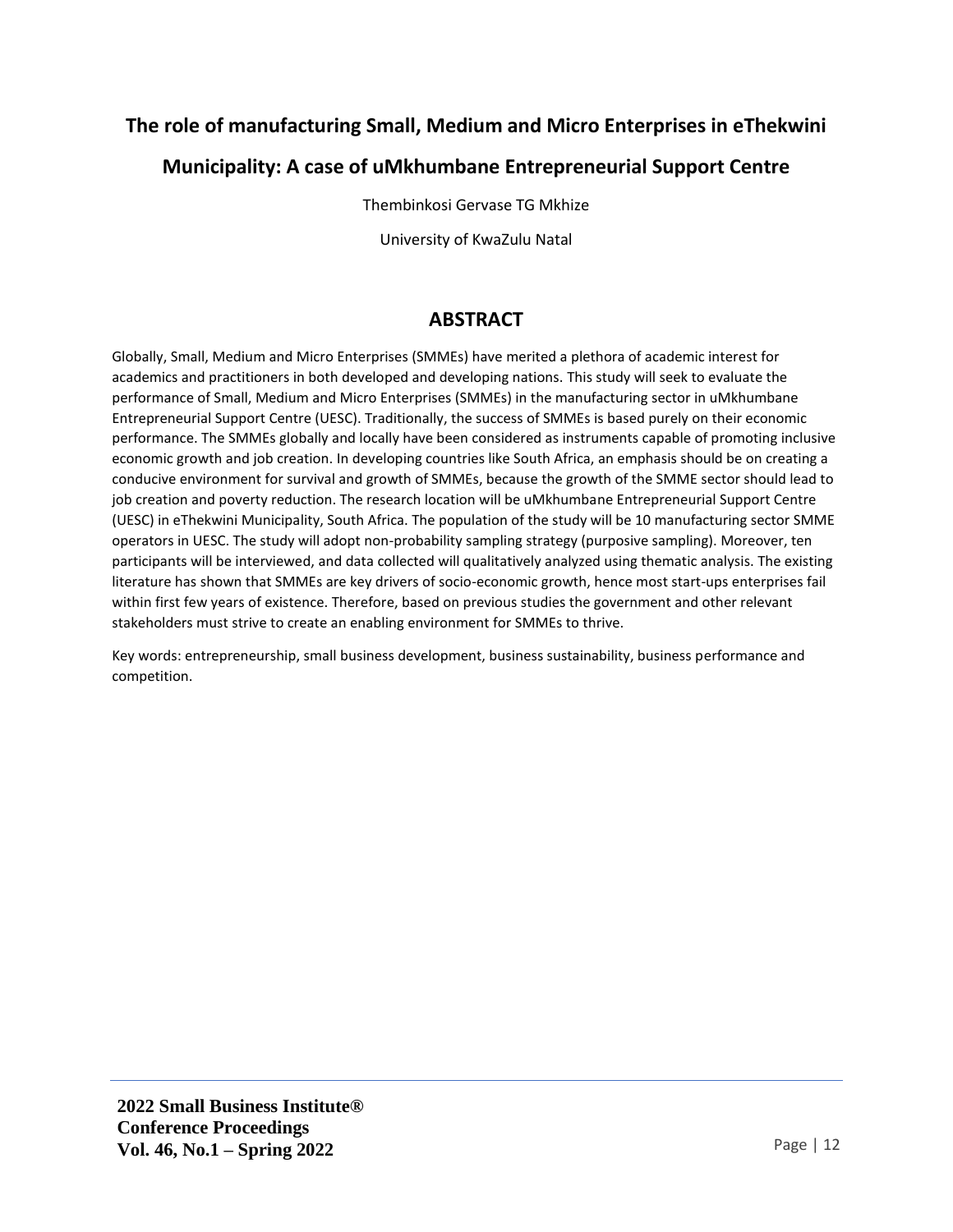# **Educator/Employer Partnerships: Linking Business, Education, and Community**

Louise Underdahl

University of Phoenix

# **ABSTRACT**

Closing the gap between graduates' competencies and employers' requirements is a recurring mantra, with educators tasked to promote digital, hard, and soft skills related to actual "doing" (David et al., 2021; Khan et al., 2012; Mitchell et al., 2021; NACE, 2021). Existing literature confirms traditional pedagogical methods of content delivery, such as textbooks, seminars, and lectures, fail to engage students, accommodate diverse learning styles, and promote critical thinking skills (Bills, 2021). In contrast, experiential learning activities, including Thinkubator (Stewart et al., 2020), Universal Design for Learning (Bills, 2021), High Impact Practices (Kuh, 2008), and the neuroscience of learning (Mani & amp; Mishra, 2021; Roberts, 2018) improve academic success, postgraduate mobility, and workplace engagement. Collaboration between educators and employers builds upon existing momentum to align curricula and credentials, including degrees, diplomas, and industry certifications, with workplace competencies (Carter et al., 2020; Decker, 2021). Although evidence-based data confirm the effectiveness of experiential learning, innovating formal curriculum content and design remains a persistent pedagogical challenge (Roberts, 2018).

# **Reframing the University's Role in Innovation and Entrepreneurship Education**

Paul T. O'Daniel

Hanover College

# **ABSTRACT**

This working paper synthesis is based on an academic literature review examining the role of universities in teaching innovation and entrepreneurship (I&E) as a means to drive increased regional economic development. The literature review revolves around three primary areas of I&E education: a) activities and exposure in primary and secondary education, b) more fully integrated I&E concepts throughout higher education curricula, c) ongoing post-graduate business mentorship. Studies provide evidence that expanded I&E educational roles provided by universities can impact long-term regional economic growth. This paper also suggests an integrative framework for future research.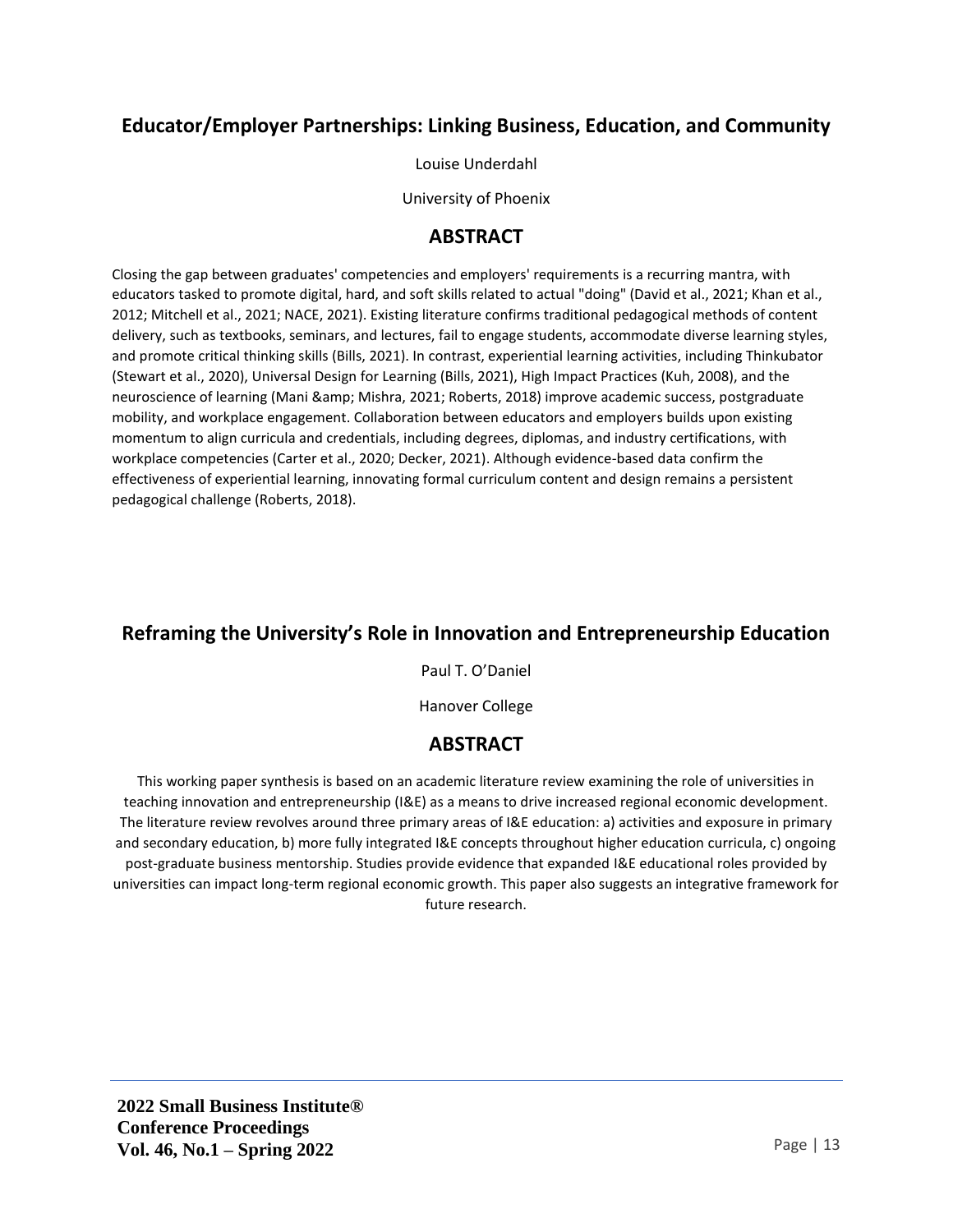# **A Case Study for Community Entrepreneurship Training**

Monica D. Guillory & D. Kathy Stitts

Winston-Salem State University

#### **ABSTRACT**

Entrepreneurship has evolved in its scope and impact, and small businesses are often economic drivers of their communities and facilitators of the social and economic mobility for many underserved populations. There are many factors that influence the success of an entrepreneurial endeavor. Therefore, entrepreneurial education has become a necessary tool in preparing individuals to develop the requisite skills, knowledge, and dispositions to achieve their business goals. This paper examined and assessed a newly developed entrepreneurial educational training model, the Community Entrepreneurial Training (CET) program to determine its impact on current and aspiring business owners in Forsyth County, North Carolina.

# **An Agency View of Location Strategies in Multi-Unit Franchising**

Cintya Lanchimba, Escuela Politécnica Nacional Eugenio Bitti, Universidade de São Paulo Dianne Welsh, University of North Carolina at

Greensboro

# **ABSTRACT**

As one of the most common business practices in franchising, multi-unit franchising (MUF) is one of significant importance for business participants and academics. Based on agency theory, we develop hypotheses to explain the impact of geographical dispersion of the franchised units to headquarters, agglomeration of stores, incentive mechanism and monitoring on the proportion of multi-unit franchising in the chain. Using a unique cross-sectional dataset regarding 202 Brazilian franchisors in 26 Brazilian States, we test the hypothesis empirically, alongside multi-unit franchising. Dataset supports the hypothesis of a positive relationship between the above variables and the proportion of MUF, in agreement with agency theory.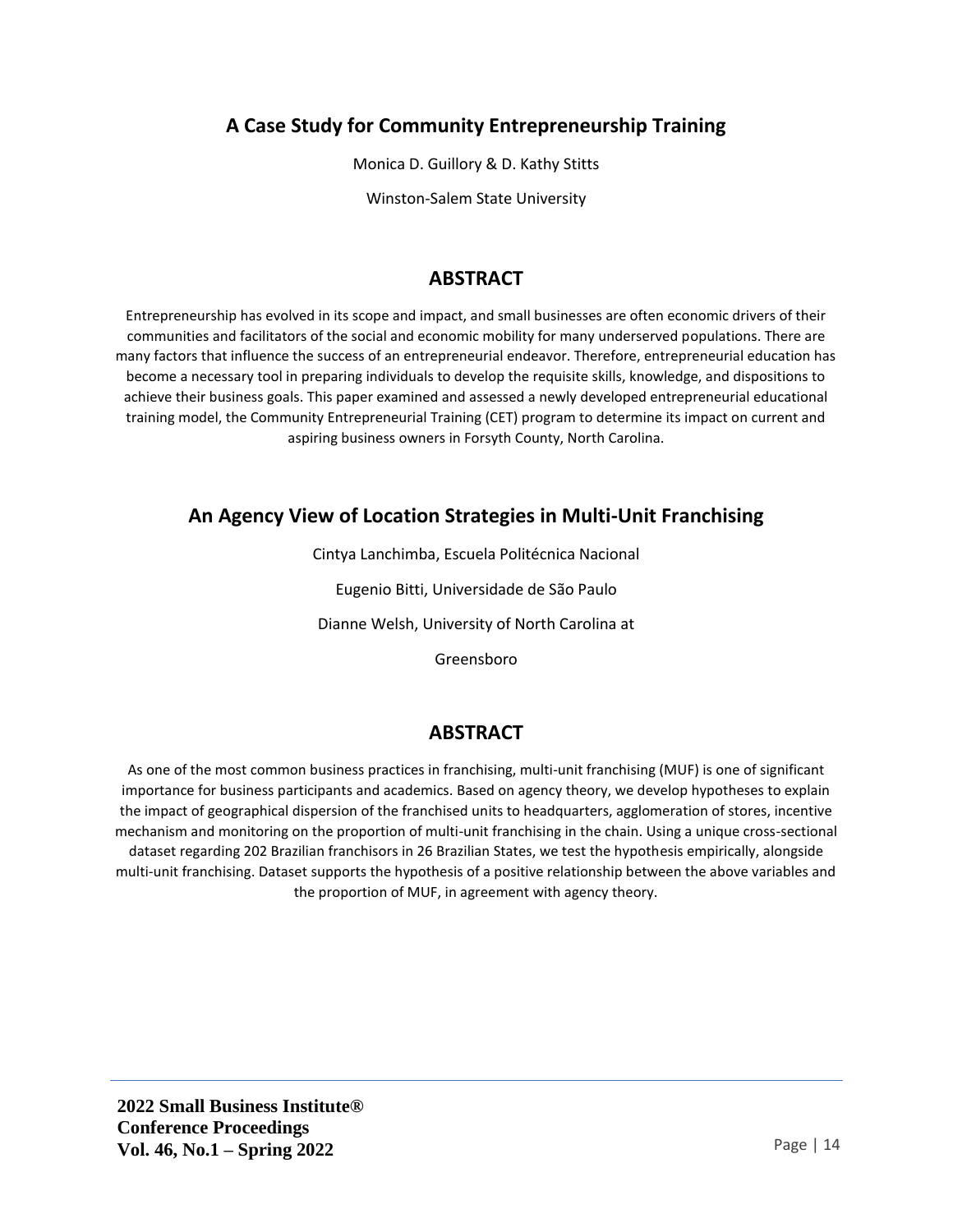# **Why Entrepreneurs Need a Human Resource Management Strategy before They Launch**

#### **– Lessons Learned**

Lynn Hoffman, David Bechtold, & Cynthia Sutton

Metropolitan State University of Denver

#### **ABSTRACT**

Most entrepreneurs do not establish a Human Resource Management (HRM) system until sometime after launch. Frequently, entrepreneurs are more focused on innovation and getting their product or service to market than on HR functions that do not appear to contribute directly to the bottom line (Dorney, 2017). Both the HR and entrepreneurial literature are silent about the need or time for HR personnel, strategy, or policies. The unwritten but prevailing assumption must be that HR is not needed until the venture is either successful, growing, or needs more employees than the initial venture team. The authors worked with two would be entrepreneurs who desired a human resource plan before they launched prompting us to ask when is HR needed? There is a body of HR literature showing that organizations with good human resource management systems experience better financial results (Cascio, 2022; Mitchell, Obeidat and Bray, 2013; Guest and Conway, 2011; Han, Kang, Oh, Kehoe, Lepak, 2019; Lake, 2021). However, there is a gap between what literature recommends and actual HR practice. Another gap exists between what HR delivers and what CEOs want or will accept. There is also little guidance as to when HR is necessary for a successful venture. The paper addresses the questions: when is HR needed in which types of entrepreneurial situations and how can HR professionals be involved? The manuscript begins with a review of the literature on HR and strategy to determine what the literature recommends and what CEOs want. We examine two cases of successful "unicorns" that did not have HRM systems leading to eventual miscues and removal of the founders. The authors then recommend further thought and research into these questions and suggest some possible research questions.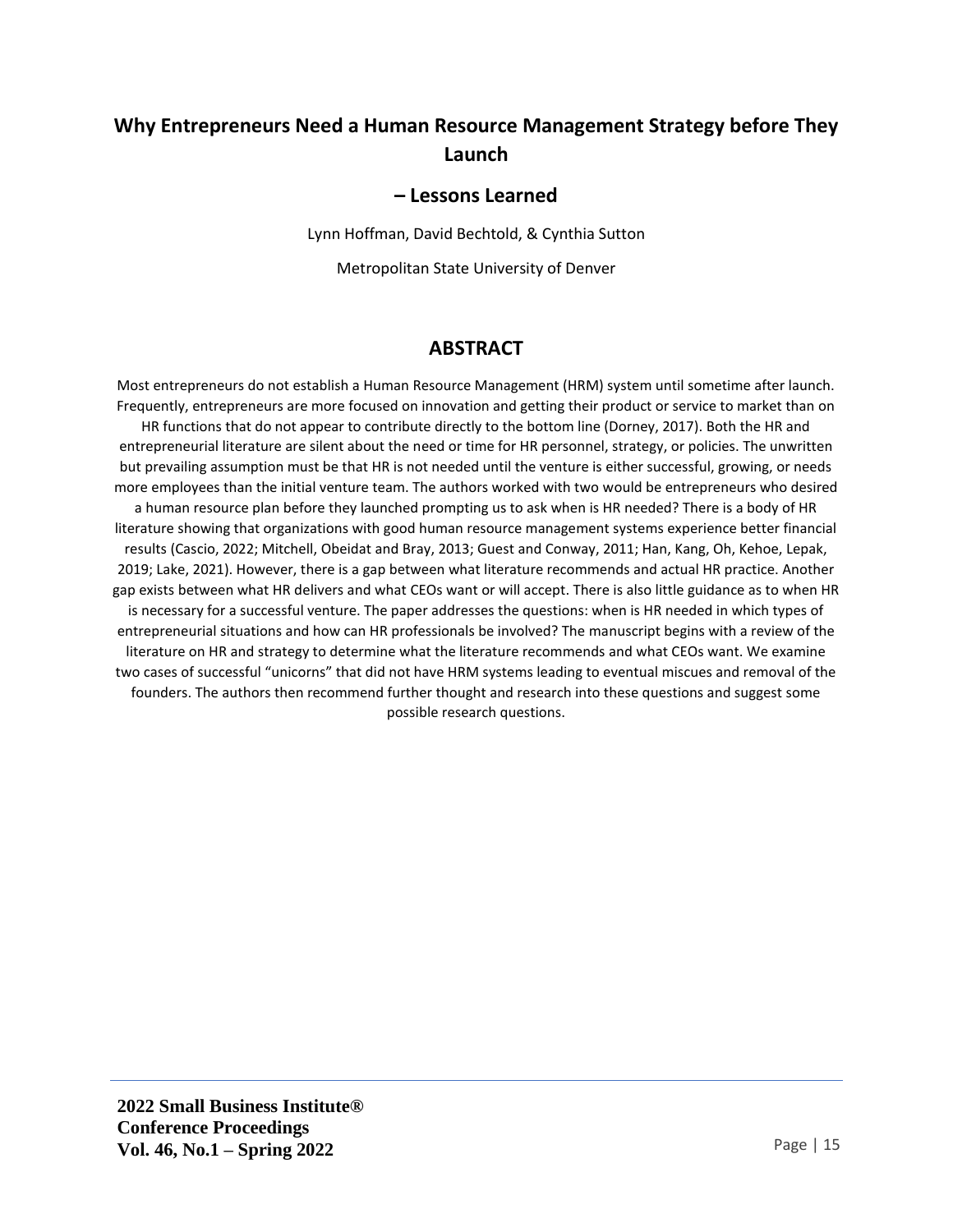# **Rural Small Business Resilience: The Role of Personal Relationships with Community Banks**

Zuzana Bednarikova & Maria I. Marshall

Purdue University

#### **ABSTRACT**

Small businesses are an essential key to rural revitalization and prosperity. The financial health of rural small businesses affects their contribution to rural community adaptive resilience. As many businesses have faced economic disruption due to the COVID-19 pandemic and sought financial relief through the Coronavirus Aid, Relief, and Economic Security Act's Paycheck Protection Program, existing bank relationships became critical to getting a loan. Various studies connect relationship banking with faster and more efficient access to loans, but only a few assess how social relations contribute to business resilience. Our research identifies the most important factors that predict the personal relationships of business owners with community bank representatives. The study will define and assess the adaptive capacity of rural small businesses that had and did not have a personal relationship with their community banks during the COVID-19 pandemic. A mixed-method approach is applied. Descriptive statistics and logit regression analysis are employed for data analysis. An online survey that is currently being conducted is used to gather data about rural small businesses in all ten regions of the Indiana Small Business Development Center Network. Key informant interviews with community bank representatives will supplement survey results from the perspective of community banks. Project collaborators, including Extension professionals, will integrate research results into a research-based Extension toolkit. The toolkit will inform rural small businesses about the importance of the business-bank relationship and navigate them how to create, maintain and enhance a social relationship with community bank representatives.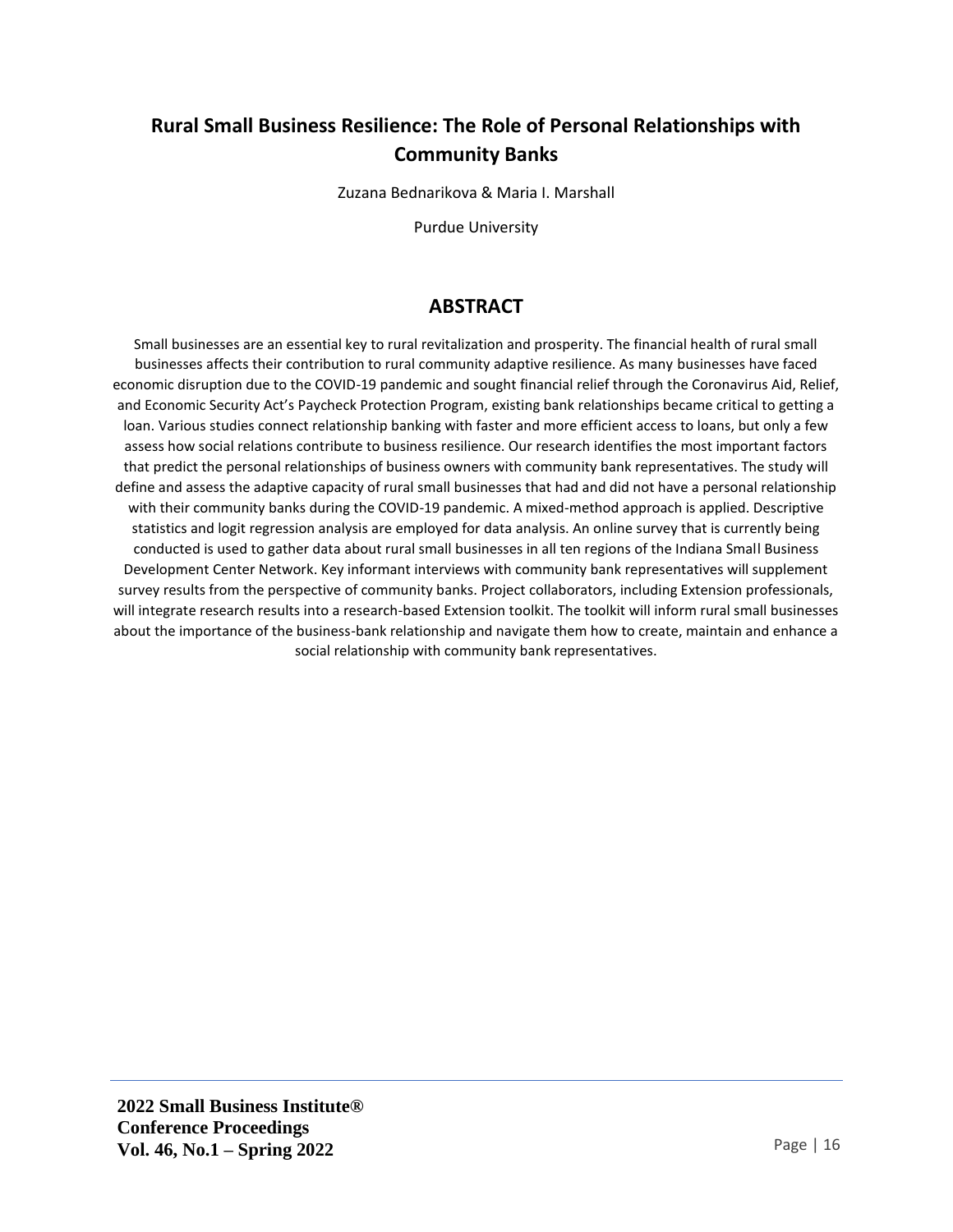# **Advancing Rural Entrepreneurship: Does Microfinancing Matter?**

Richard Owusu-Afriyie, Kwame Nkrumah University of Science and Technology

Prince Gyimah, Akenten Appiah-Menka University of Skills Training and Entrepreneurial Development

Robert Lussier, Springfield College

# **ABSTRACT**

Small businesses in rural communities are the primary driving force of employment, poverty alleviation, income equality, stability and resiliency, and sustainable economic development. However, access to financial support remains a significant obstacle to their development. They rely on non-formal financial firms such as microfinance institutions (MFIs) that provide credit at high interest rates. This paper examines the effect of microfinance products or services on the performance of small businesses. The study is survey research that uses multiple regression models with a sample of 228 small businesses from rural communities in a developing economy. The purpose of the paper is to examine whether microfinance products or services increase rural entrepreneurship sales and profits. We find that microloans increase sales but not profitability; however, micro-savings increase profit levels but not the sales growth of rural businesses. Both microfinance insurance and education, managerial competencies, owner's age, and firm size contribute to rural business performance. Gender and the type of industry are not significant in advancing rural entrepreneurship in developing countries. Implications for nascent and prospective rural entrepreneurs, MFIs, government agencies, policymakers, and investors are discussed.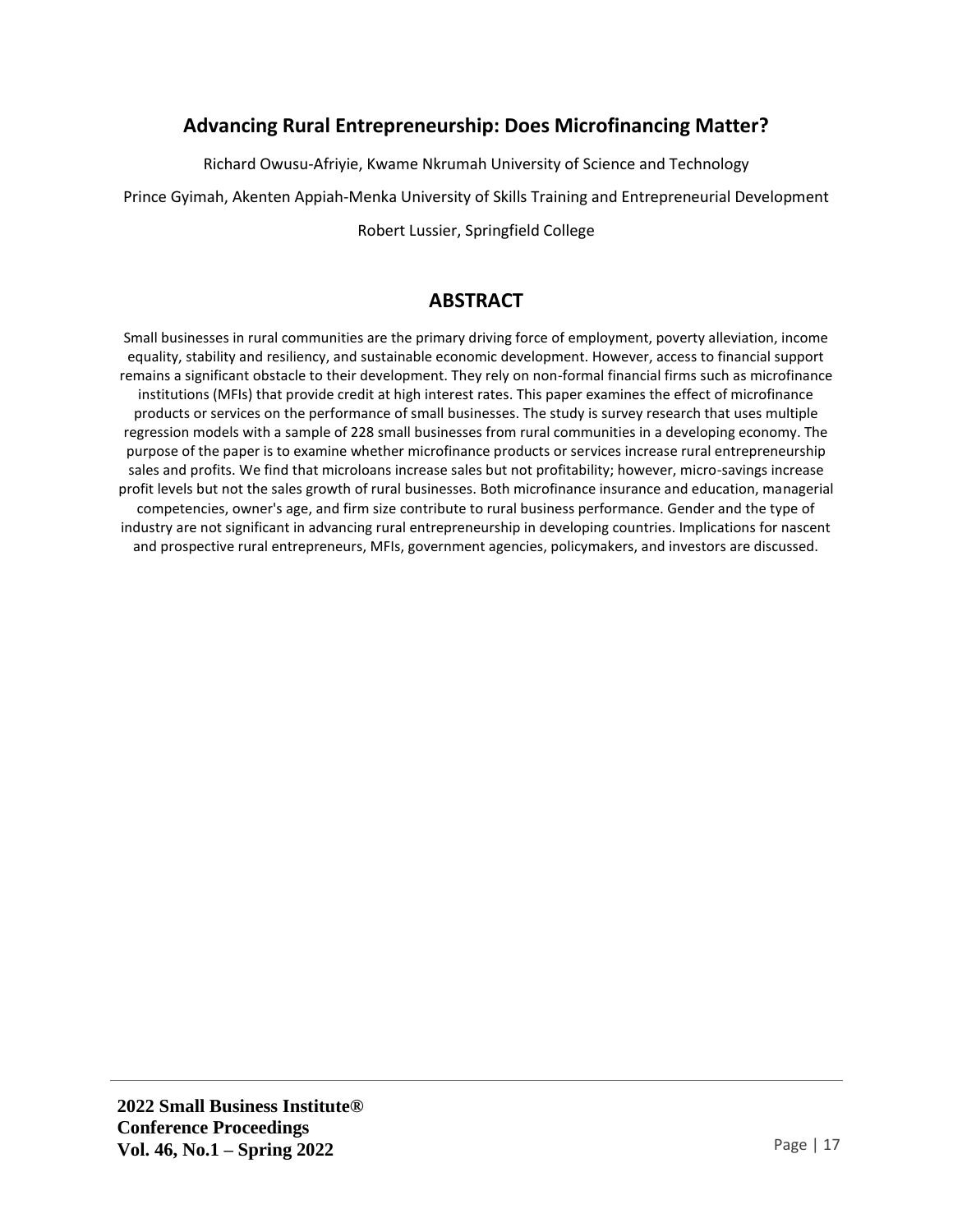# **Community Resilience and Mental Health of Minority Children**

Camryn Haines, Danhong Chen, & Furjen Deng

Sam Houston State University

# **ABSTRACT**

Mental health is a major dilemma among many Americans and citizens of the world. The pressing concern of mental health can be attributed to daily stressors, cultural barriers, financial status, and many more factors that directly affect one's mental and physical health. This study is aimed to analyze areas of improvement within the community that affects the mental wellbeing of children and youth in the Asian-American community. This study utilizes a well-structured five-part questionnaire for data collection. A survey was created using the Tool for Health & Resilience in Vulnerable Environments (THRIVE) as well as questions relating to demographics such as age, gender, ethnicity, and employment status. Used to determine areas in need of improvement in the mental wellbeing among children and youth in the Asian-American community, THRIVE enables communities to identify concerning areas and how to improve health and safety. The survey was distributed in person to residents in five Texas counties (Brazoria, Fort Bend, Galveston, Harris, and Montgomery). The data exhibited community concerns regarding potentially harmful products and services such as unhealthy food, alcohol, and firearms, low community morale in regard to strengthening the mental wellbeing of all residents, and community participation in local leadership positions. Policy recommendations are made to limit access to harmful products for children and encourage community engagement and willingness to act for the common good. This study will contribute to developing a safer and healthier community for all residents.

# **Is It a Push or a Pull? A Regional Comparison of Entrepreneurial Activity**

Joe T. Felan, Joe Bell, & Pritika Chakraverty

University of Arkansas at Little Rock

# **ABSTRACT**

The importance of entrepreneurial activity to the overall health of a state, a region and a country are well established in the literature. The purpose of this study is to examine entrepreneurial activity in the United States and whether it supports a "pull" or a "push" theory of startup creation. This study uniquely examines and compares regional U.S. economic and entrepreneurial activity to determine if certain regions reflect a push, while others reflect a pull impetus of startup creation, and if so, what influences may cause a differentiation within U.S. borders. The current study is unique in that it uses the Kauffman Startup Activity Index (KSAI) as the measure of entrepreneurial activity when examining impact factors. This paper incorporates three well established measures when looking at impact factors, unemployment rates, gross domestic product, and household income.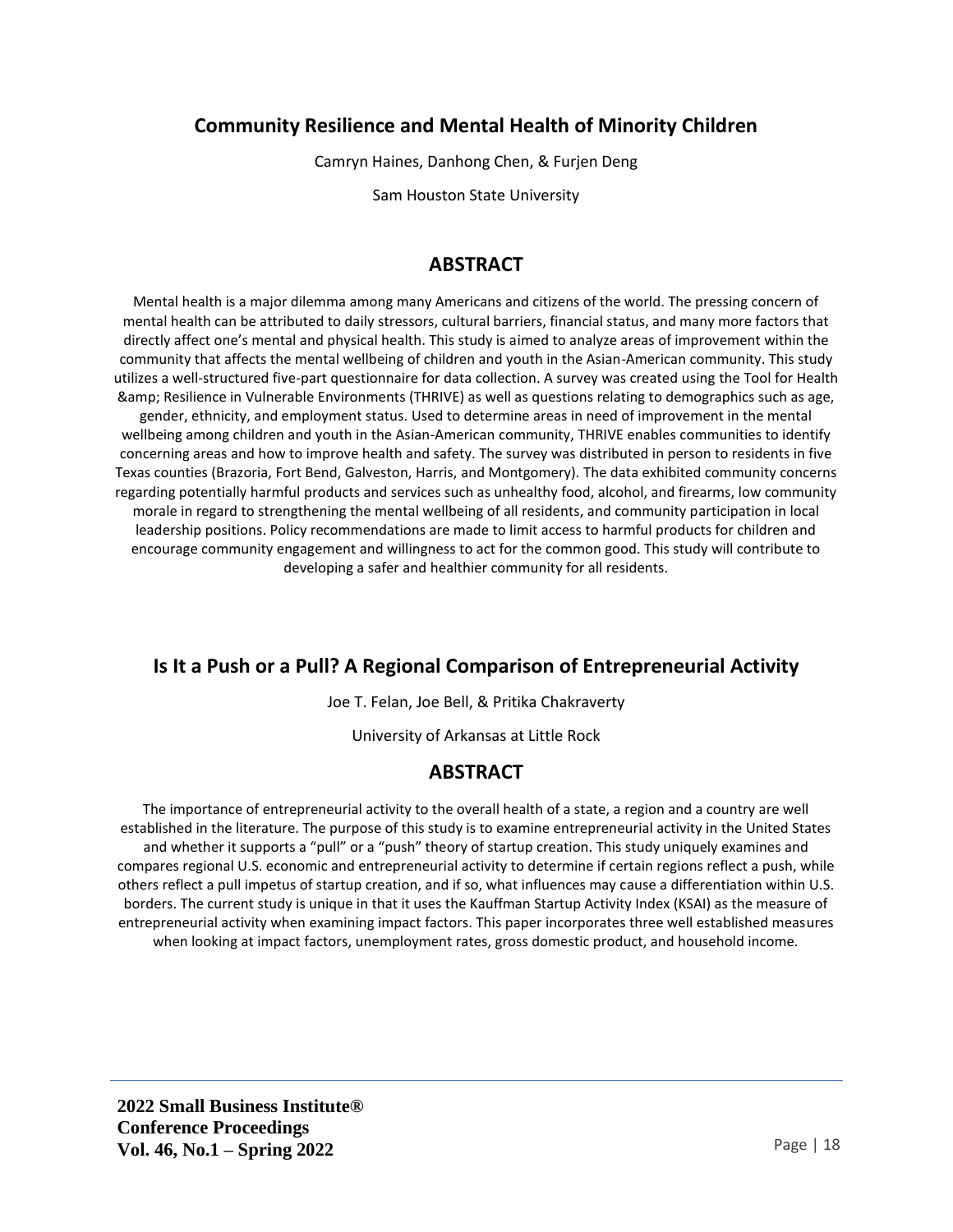# **How to Create and Run an SBI Program at Your University**

Ron Cook, Rider University Michael L. Harris, East Carolina University

#### **ABSTRACT**

This workshop is to offer guidance by two long time SBI directors on how to maximize your career through the SBI program. The presenters have built careers through the student consulting program, and at both of their universities, can trace significant naming gifts back to their SBI programs. Participants will receive a copy of the textbook focused on student consulting.

# **We Are Part of The Same Team: The Influence of Governor Discretion on**

# **Post Covid-19 Small Business Openings**

Joshua V. White, The University of Alabama Cameron Borgholthaus, Southern Illinois University at Edwardsville Vishal Gupta, The University of Alabama

# **ABSTRACT**

U.S. governors became central figures in the fight against the coronavirus. While prior research underscored the important role governors played in implementing health care policies and saving lives, we know little about how characteristics of state leaders impacted self-employment and economic activity. We draw from Upper Echelons Theory to examine how governors impacted small business openings. Using archival data, we found that when a state's governor and legislature were unified in their political party – for both Republicans and Democrats – there were a higher number of business openings. We also found that the effect is stronger when unemployment levels are higher.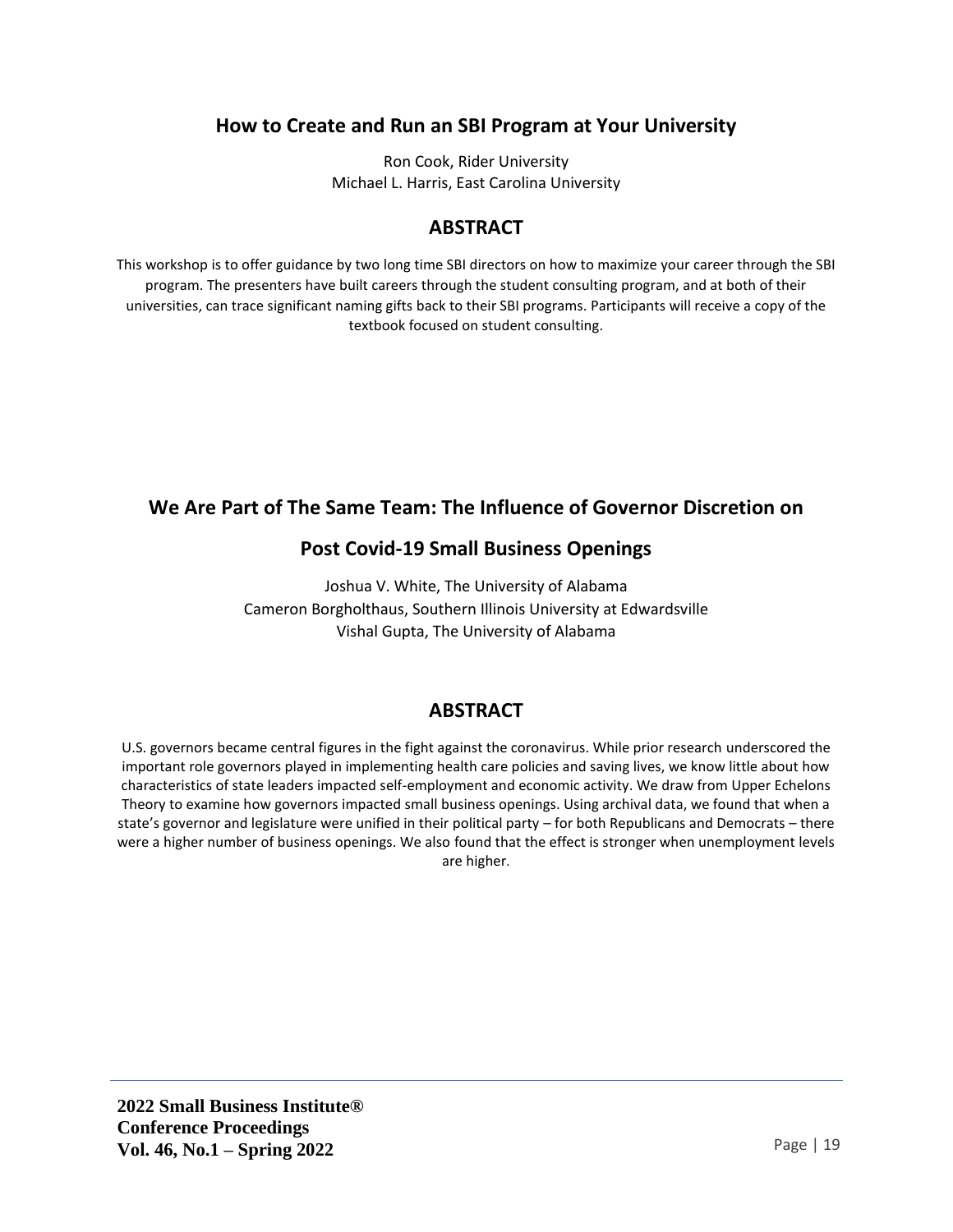# **Preparing Students for Success in the 4th Industrial Revolution**

Rebecca L. Prater & Nicole Predki, Metropolitan State University of Denver

#### **ABSTRACT**

The Fourth Industrial Revolution (4IR) is characterized by a growing employment of new technologies, resulting in a lack of clear boundaries between the biological, physical and digital worlds. The changes we are experiencing with the 4IR are occurring at an exponential rate, setting it apart from the previous three industrial revolutions. It follows that the 4IR is making significant changes to our labor market. Our work force will need to adjust their skill sets in order to maintain their relevance amongst these changes. The Future of Jobs Report received feedback from chief human resource and strategy officers from leading global employers with regard to what skill sets would be most desired as we move through the 4IR. The top 10 skills they highlighted for 2020 were, in order of importance, Complex Problem Solving, Critical Thinking, Creativity, People Management, Coordinating with Others, Emotional Intelligence, Judgement and Decision Making, Service Orientation, Negotiation and Cognitive Flexibility). When this report was released, Covid 19 was not yet an issue. The presence of Covid 19 has served to put even more focus on the aforementioned skills. Given our students will be looking for work in a world impacted by the 4IR and Covid 19, it does not make sense to be educating future generations in ways that undervalue skills like Creativity, Critical Thinking, Cognitive Flexibility and Complex Problem-Solving, among others mentioned in the Future of Jobs Report. It is our responsibility as educators to make sure our students are taught in a manner that supports their success and helps them benefit from the exponential changes occurring in our world. In this paper, we provide actionable steps we can use to help our students think and act creatively.

# **Will A Carrot or A Stick Encourage Entrepreneurs to Invest More Time in Their Ventures?**

Kirsten Bullock, University of Louisville

#### **ABSTRACT**

How might we predict the amount of time an entrepreneur will invest in their venture? This paper suggests that prior time invested, in conjunction with perceived behavioral control and venture confidence, helps answer this question. Specifically, entrepreneurs who have higher levels of perceived behavioral control (evidenced by use of a business plan to make decisions) and lower levels of venture confidence (70% versus 100%) are more likely to increase the time invested in a venture. In other words, this study provides support that lower levels of venture confidence might encourage nascent entrepreneurs to invest more time and effort.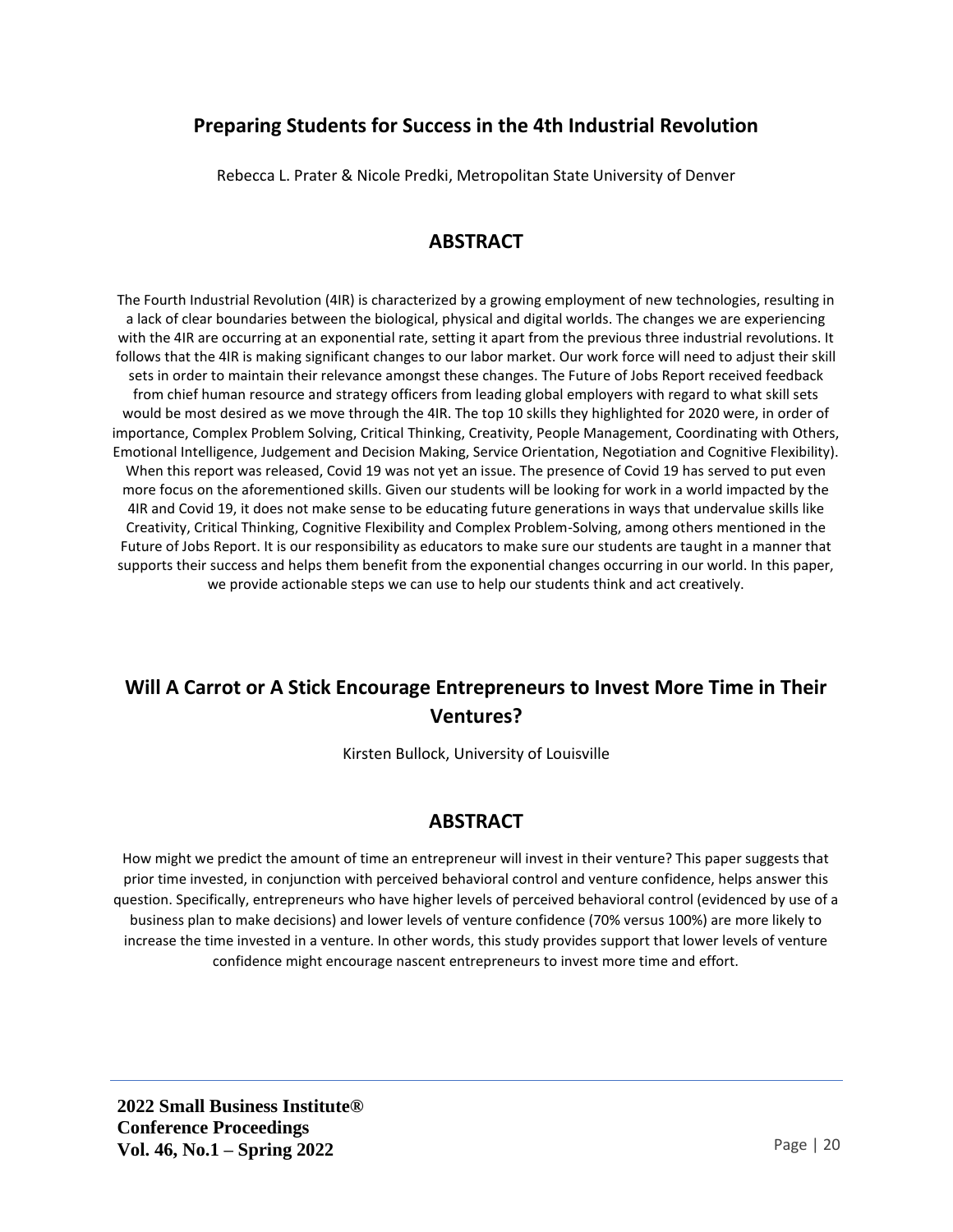# **Ready to Adapt: Leader Humility as an Antecedent of Relational Coordination and Organizational Adaptability**

Kelly G. Manix, University of South Alabama

# **ABSTRACT**

The present research explores leader humility as an antecedent of organizational adaptability through the emergence of relational coordination. I employ Gittell's (2003; 2006) theory of relational coordination that suggests when work is highly interdependent it is best facilitated by strong communication via high-quality relationships of shared goals, shared knowledge, and mutual respect. The research proposes relational coordination will mediate a positive relationship between leader humility and organizational adaptability. Practitioners will find interest in the benefits of hiring and installing humble leaders who can build high-quality work relationships that facilitate organizational adaptability in uncertain environments.

Keywords: leader humility; high-quality relationships; relational coordination; organizational adaptability.

# **Leveraging Business Standardized Tests to Assess Student Learning Outcomes in an MBA Foundations Course**

Melissa A. Brode, University of West Florida

# **ABSTRACT**

Starting a Master of Business Administration (MBA) degree can feel intimidating for a prospective student. This issue is particularly true for those who lack traditional business undergraduate education. Unfortunately for the non-business major, starting an MBA program without foundational skills can lead to academic struggles-- as most courses begin at a level that builds on basic business comprehension (Online MBA, 2021). The University of West Florida's MBA Program has created a three-credit-hour MBA Foundations course that can accelerate the completion of prerequisites for the non-business major. In as little as seven weeks, a student can navigate a course covering accounting, business math and statistics, economics, finance, information systems, management, and marketing business topics. In addition, the MBA Program assesses student learning in the class by leveraging a business topic standardized test, using a pretest and posttest experimental design. The presentation for this topic will center on the administration of the pretest and posttest, quasi-experimental design using the ETS Major Field Test (ETS MFT) test as the intervention. The MBA Foundations course student learning outcomes will be discussed including their alignment with the ETS MFT exam. Results from the fall 2021 MBA Foundations course measuring change resulting from the intervention will be shared. Last best practices, common pitfalls, and major impediments when using this approach will be discussed.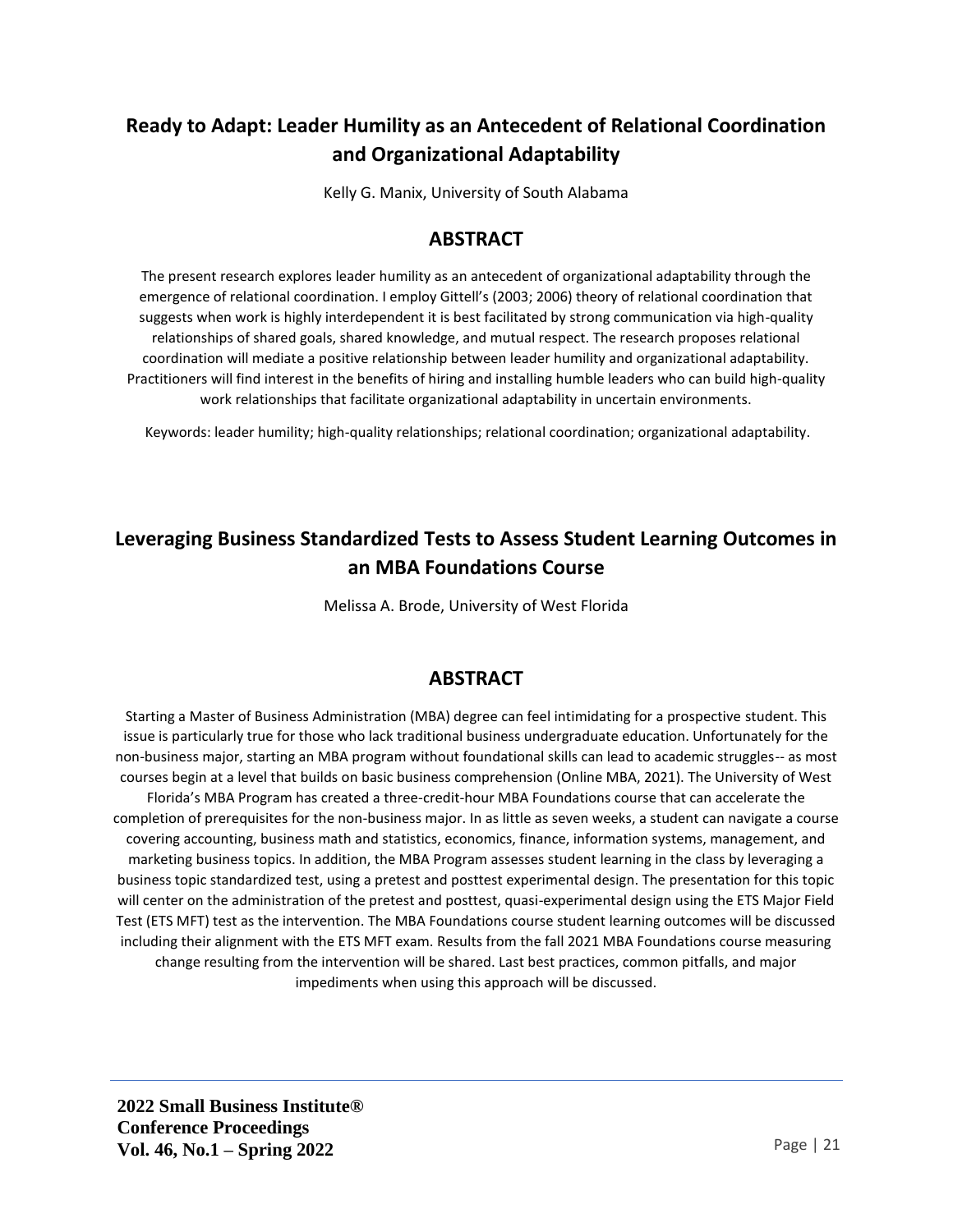# **Economic Cluster Strategy for Engineering and Business Student Engagement**

Blake Escudier, Purdue University Global

# **ABSTRACT**

Students need opportunity for real world experience while learning within their University programs. Regional markets need strategies for developing advantages to grow economies. The following program combines these two needs for a win-win operation. Cluster development forms when communities work together to develop advantages but there still needs to be a way for reaching other geographies to provide knowledge of the cluster operations. For students, the opportunity is there to experience efforts reaching viability. To enhance the potential, the plan encourages collaboration between engineering and business school student groups and programs.

# **Introducing Gen Z and Millennial Students to Business Accounting Complexity Through a Low-Cost Experiential Learning Activity**

Letitia M. Pleis, Metropolitan State University of Denver

# **ABSTRACT**

Research within accounting education has found that Experiential Learning Activities (ELAs) have been a beneficial learning activity (Gittings, Taplan, Kerr 2020). In small business education, ELAs tend to be focused on students working with a business. While this is the ideal learning opportunity, having students jump right into such an activity can be overwhelming and at times not feasible. Such activities became more complicated during the pandemic or with any online learning format. One way to include ELAs in small business education is using reality television shows available on YouTube. Gen Z and Millennials are very engaged with You Tube often using it weekly if not daily (Baron, 2019). Not only are students drawn to video it is also a source of free content. The cost of higher education has steadily increased over the past several decades (Coker and Glynn, 2017). One way to help students with affording their education is to find low/no-cost materials. The following will demonstrate the potential for this activity for small business education through the show of The Profit and its use in preparing small business accounting students before working directly with a small business.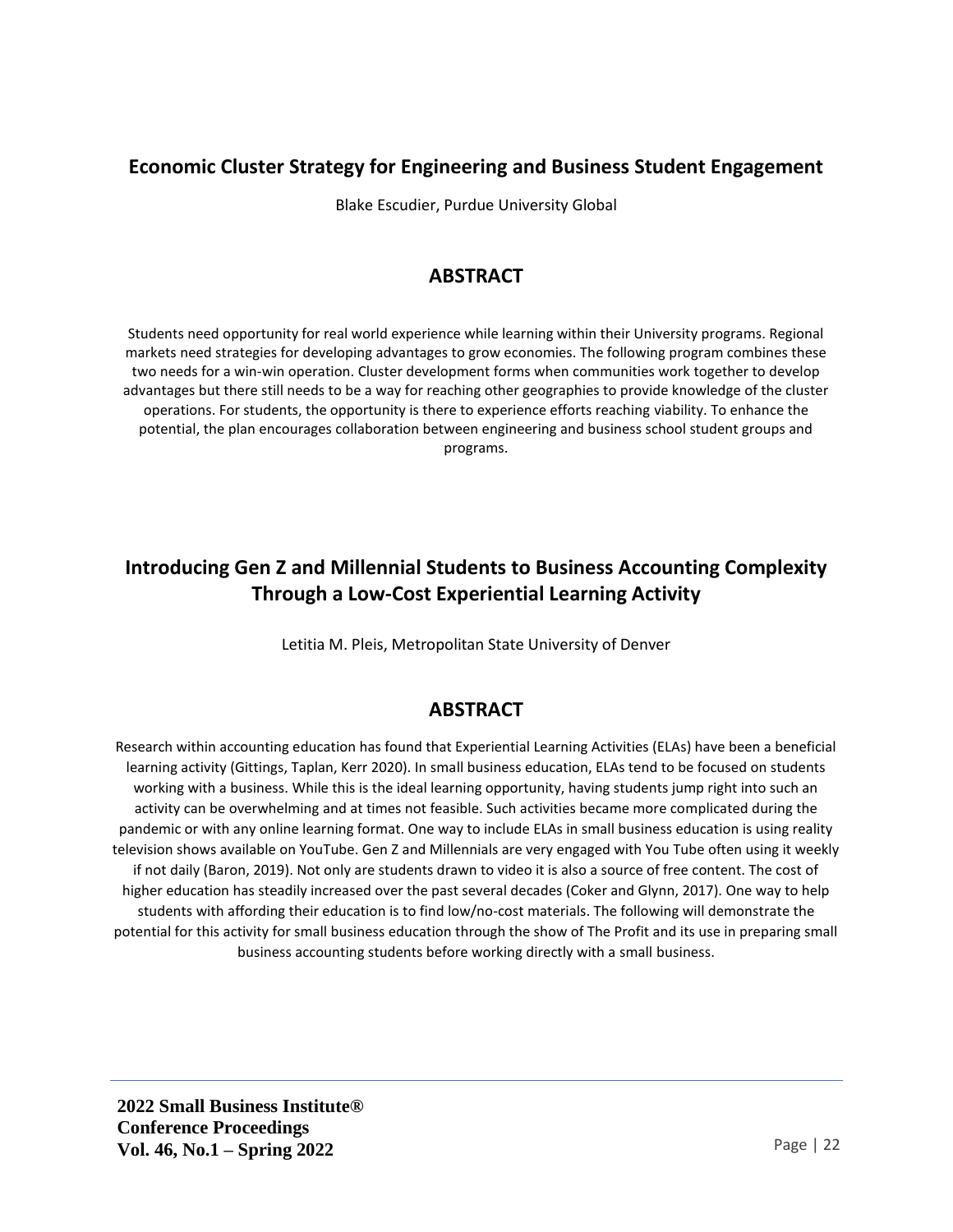# **The Future of Rural Entrepreneurship Research**

Dennis Barber III & Michael L. Harris, East Carolina University Karise C. Hutchinson, Ulster University Emma M. Fleck, Susquehanna University Rachel Fergie, Ulster University Georgann Jouflas, Colorado Mesa University Lori A. Dickes, Clemson University Marcos Segantini, Universidad ORT Tim Pett, Rollins College Wendy Veatch, Wichita State Prince Gyimah, Akenten Appiah-Menka University of Skills Training and Entrepreneurial Development Robert Lussier, Springfield College

#### **ABSTRACT**

Workshop and group discussion on the future of rural entrepreneurship research

# **Using Consulting Projects for Student Development**

Ron Cook, Rider University Michael L. Harris & Dennis Barber III, East Carolina University

# **ABSTRACT**

The experiential design used in field case consulting projects provides an exceptional learning experience for the student. This session will explore how the learning that occurs can be used by the student for additional engagement opportunities, professional development, and career advancement.

# **Marketing Small Business Consulting Project**

Monica D. Guillory Winston-Salem State University

# **ABSTRACT**

Review of a Principles of Marketing Small Business Consulting Project developed specifically for first-generation college students.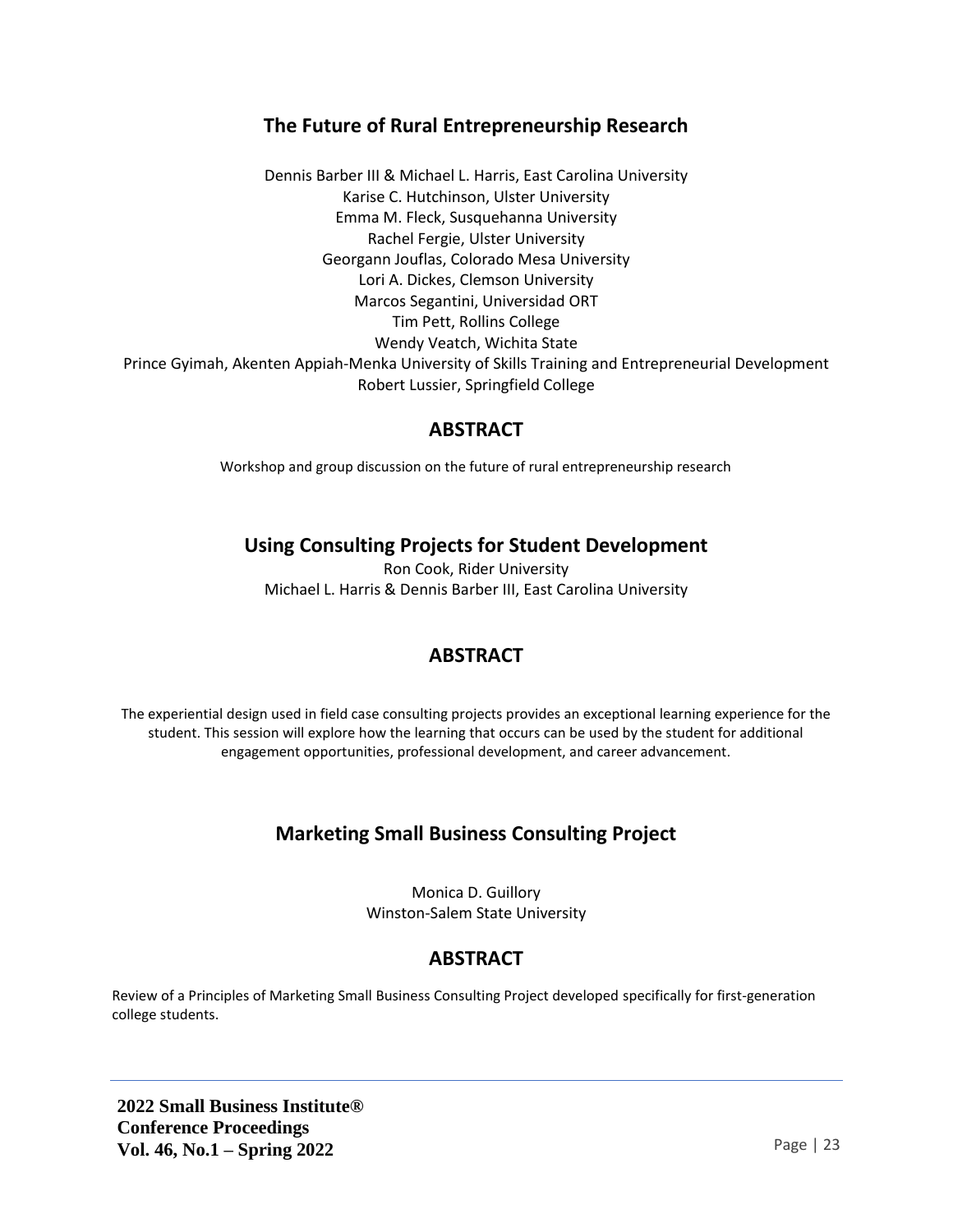# **Infusing Inclusion throughout the Student Consulting Project Process**

Mariah Yates, Aquesha Daniels, & Whitney Peake, Western Kentucky University

# **ABSTRACT**

While diversity, equity, and inclusion are not new concepts, 2020 reignited initiatives connected to these critical concerns in both academic and industry settings (Mintz, 2020). In particular, colleges of business are responding to the growing need for knowledge in this area by creating centers and initiatives, providing much needed knowledge and resources to both internal and external stakeholders. While professors undoubtedly want to create inclusive and equitable groups, oftentimes we take the path of least resistance to self-selection. Unfortunately, allowing students to self-select into teams can create an unintended uneven power structure in the classroom (CTLT, 2021). Additionally, students have little training related to DEI practices and how they can help their clients navigate DEIoriented strategies and faculty are generally underprepared to support them in this area. Given the importance of these practices and the relatively small amount of information available on inclusiveness in experiential learningbased student projects, the panelists will provide best practices related to the following elements of student-led consulting projects.

- 1. Inclusiveness in student team formation;
- 2. Key elements and tips for helping students understand and apply DEI concepts and best practices at multiple touchpoints throughout the curriculum;
- 3. Resources to help students (and faculty) identify DEI issues within client businesses and how to further add value from student-led consulting projects utilizing those resources; and,
- 4. Leveraging this knowledge to create externally focused DEI oriented programming

The panel will showcase how to infuse DEI concepts and best practices throughout the student-based consulting project process (and other experiential learning projects), with example materials and resources related to student team formation, DEI topic delivery, and strategic DEI for small businesses. Further bolstering this resource will not only augment student understanding and application of DEI, but it will also reinforce faculty skills and knowledge in delivering DEI-related material and programming.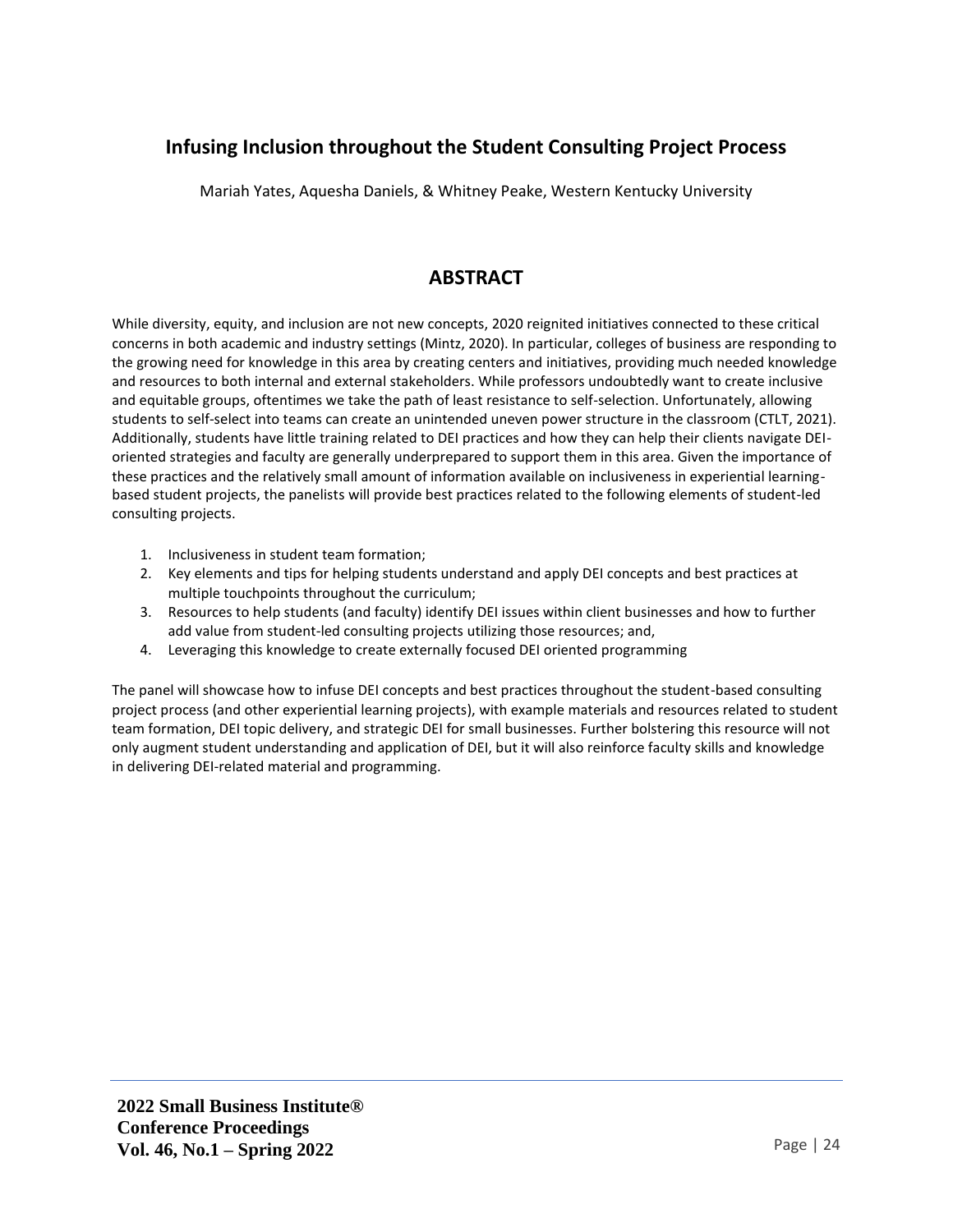# **Impact of Subsidization on Entrepreneurial Training Participants**

Malcolm Muhammad, Denise M. Cumberland, & Sharon Kerrick, University of Louisville

#### **ABSTRACT**

Entrepreneurship education and training (EET) programs have become popular due to their positive impact on entrepreneurial outcomes (Martin, McNally, & amp; Kay, 2013). This has led to an increased offering of EET scholarships to subsidize aspiring entrepreneurs (Calderon, Cunha, & amp; De Giorgi, 2013). Given the importance of financial exposure in entrepreneurial learning, it is important that researchers provide a detailed understanding of the effectiveness of subsidized EET. But little research has investigated whether subsidized EET impacts the novice entrepreneur or increases the likelihood of venture creation. The one exception found in the literature is the Growing America through Entrepreneurship (GATE) field experiment. This large-scale field experiment found little to no impact of subsidized EET on successful venture development (Fairlie, 2021; Fairlie et al., 2015). What that study did not address, however, is how subsidization impacts participants. Therefore, this study asks the question: How does subsidization affect participant outcomes? This study will present an evaluation of a real-world entrepreneurship training program that uses a quasi-experimental research design to examine the impact of subsidized vs. nonsubsidized entrepreneurship training on three participant outcomes: perceived behavioral control, entrepreneurial intentions, and knowledge acquisition. We use a 10-week EET program administered by a university located in the Midwestern United States as the research context. This is a paid program, but scholarships are offered to participants based on financial need, military status, or ethnicity. Those who received a scholarship are assigned to a treatment group to explore the differences in EET outcomes for subsidized vs. nonsubsidized participants.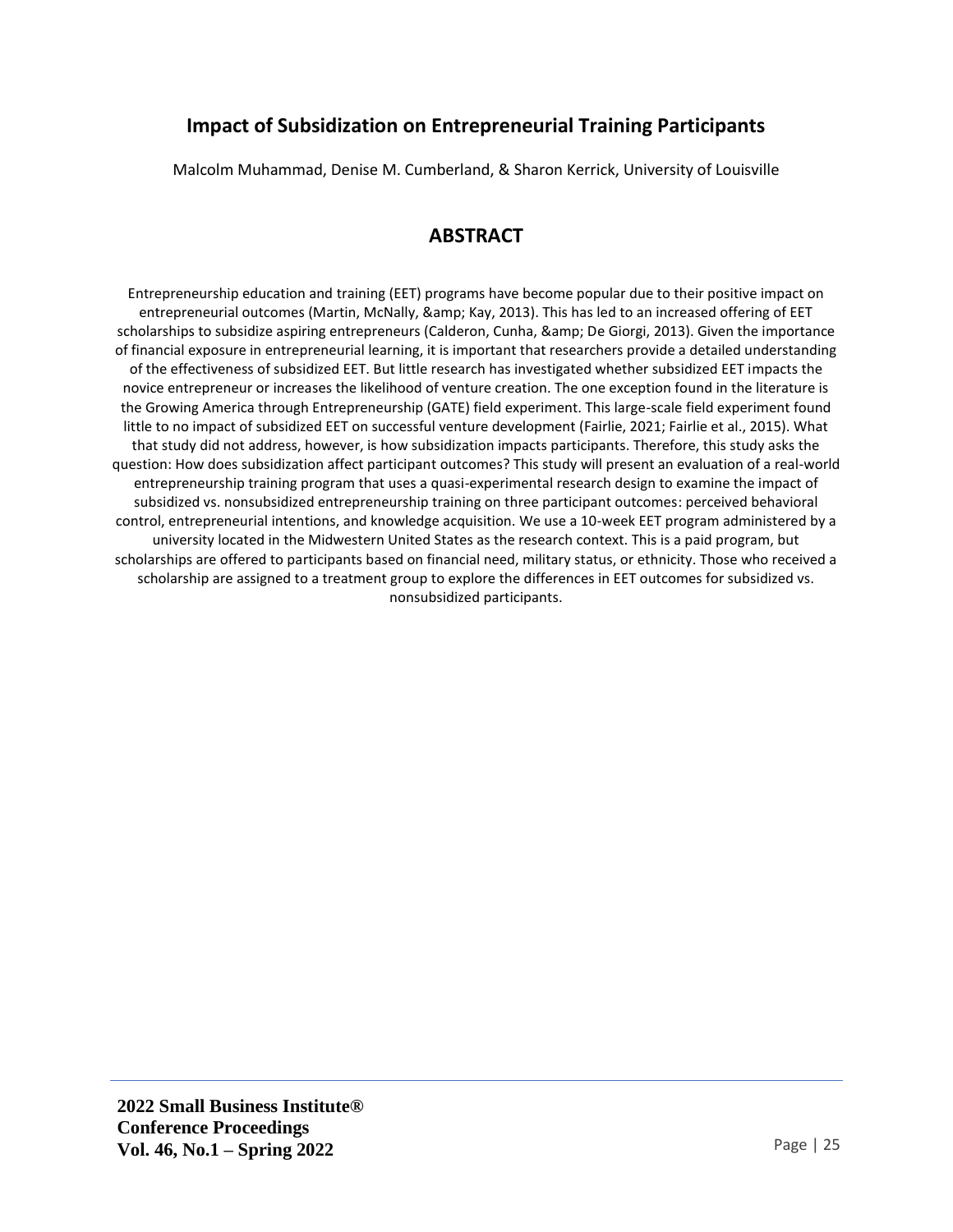# **Give, Sell, or Liquidate: The Effect of Socioemotional Wealth on Small Business Owner Exit Intentions**

Maria I. Marshall & Renee Wiatt, Purdue University Yoon Lee, Utah State University

#### **ABSTRACT**

Small business owner exit intentions have been studied mostly as dichotomous stay or go strategies (DeTienne & Cardon, 2012; Gimeno et al., 1997; Wennberg & amp; DeTienne, 2014). However, business owners have many different paths to exit their businesses. Recent literature has focused on the impact of owner age and experience, business financial health, and business size on exit intentions (DeTienne & amp; Cardon, 2012). There is scant literature focused on the effect of socioemotional wealth on exit intention and exit strategies of small business owners. We contribute to the literature by examining the impact of socioemotional wealth on the intention to use four different exit strategies. A multinomial logit model is used where the exit strategies are 1) give business to family, 2) sell business to family, 3) sell to nonfamily, or 4) liquidate. The data are from a national survey of 477 U.S. small business owners of businesses with less than 100 employees. Results indicate that business owners with high socioemotional wealth are more likely to give or sell their businesses rather than liquidate. BIPOC (Black, Indigenous, and People of Color) business owners are also more likely to give or sell their businesses rather than liquidate compared to their White counterparts. Family business owners are more likely to give or sell their businesses to family than to sell to outsiders or liquidate. Our results imply that family and nonfamily small business owners with high socioemotional wealth will choose exit strategies that preserve the continued existence of the firm.

# **The New Entrepreneurial Economy: Do You "Gig" It?**

Jana Burch, Gerald Burch, & John Batchelor, University of West Florida

# **ABSTRACT**

The new "Gig Economy" is inspiring many people to engage in activities that stretch their skills and education. This is especially true for Generation Z who are engaging in significantly more part time job opportunities than any generation in the past. The result is many of these "gigs" involve entrepreneurial skills, which are being developed by more people, and at a faster rate. This paper examines what this increase in entrepreneurial skill development will mean in the future and how educators can address the entrepreneurship needs of this generation at earlier stages.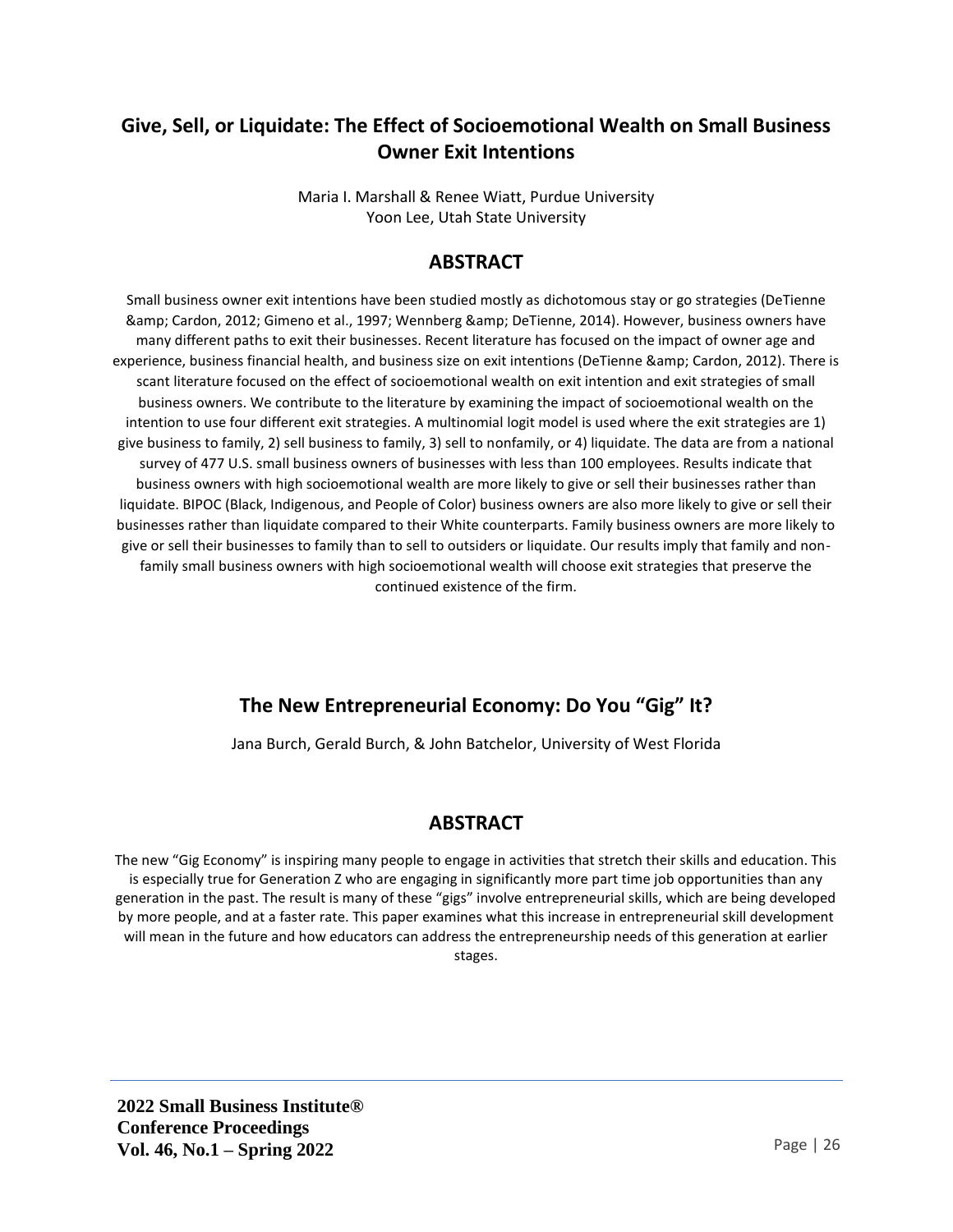# **Female Entrepreneurs: Stories and experiences as leaders, learners, perceivers, and perceived**

Peggy A. Richmond & Joellen E. Coryell, Texas State University

#### **ABSTRACT**

Narrative inquiry pilot study results exploring female entrepreneurs' perceptions of differences in their own and others' assessments of participants' entrepreneurial competence. Additionally, the study explores the influence of perceived differences on participants' self-efficacy beliefs and self-directed strategies entrepreneurs employ to reconcile perceived discrepancies.

# **Creating A for Interdisciplinary Grant Applications Successful Game Plan**

ChyiLyi Liang, North Carolina A & T State University

# **ABSTRACT**

Learning to write successful grant applications takes significant time and effort. Many new and emerging scholars struggle to apply for grants due to lack of experiences and limited knowledge of grant programs and opportunities. Most of the grant applications (government agencies, private foundations, etc.) require or prefer interdisciplinary and multi-institutional collaborations, particularly involving stakeholders or socially disadvantaged populations. Given the complexity of research topics, we need to be flexible when it comes to applying for a grant or participating in a team to apply for grants. This workshop will share knowledge, strategies, and best practices in grant applicants to support early career scholars and first-time grant writers, with guidance for interdisciplinary collaboration and working with minority-serving institutions. We will discuss some of the cultural aspects of creating a successful team. It is important to fully understand the types of projects, nature of collaboration, coinvestigators' characteristics, expected contributions, anticipated benefits, and valuation of collaborative research by one's peers before initiating new opportunities. Leading and participating in interdisciplinary teams also requires mentorship, patience, professionalism, and excellent communication beyond scientific merits. We will focus on practical insights to guide scholars through the grant writing processes beginning with nurturing a mindset, preparing for a consistent work ethic, actively seeking advice, identifying targeted programs, matching a programs' priorities, a step-by-step framework for team creation and management, effectively managing time and pressure, and transforming failure into success.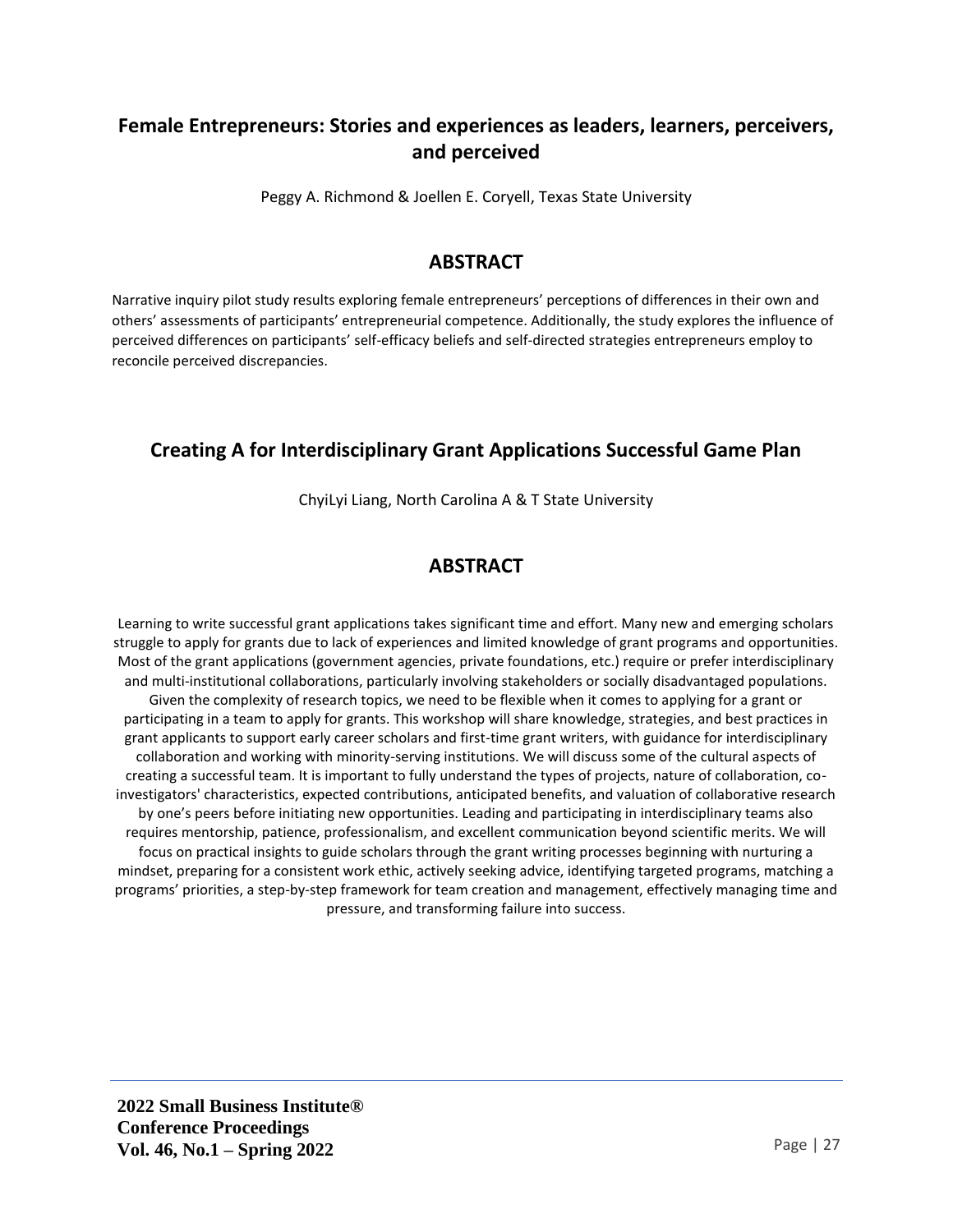# **Strategy and SMEs: Is Supply Chain Management Considered?**

Scott R. Cox Georgia College & State University

#### **ABSTRACT**

Due to their smaller size, SMEs are naturally more vulnerable to uncertainty than larger, more established firms. As a result, SMEs must take full advantage of the distinctive capabilities and competencies that make them unique. It is also important they continually learn to adapt and improve their operations to the changing demands of the marketplace, something they are not always able to do (Thakkar et al. 2009). Some scholars have argued that supply chain management (SCM) practices are not a suitable fit for SMEs, stating that these practices can lead to poor performance along with a lower rate of return on investment (Arend and Wisner, 2005). Conversely, additional studies have detailed that supply chain practices enhance the SME performance by enabling them to maintain focus on those activities which bring greater value and increased transparency in the development of their strategies, which can increase their competitiveness (Thakkar et al., 2008, 2011; Olah et al., 2017). The business strategy of SMEs is frequently based on flexibility, reactivity, and customer proximity (Moeuf et al. 2017), thus supply chain management (SCM) and the concepts within may not always be at the forefront of any business strategy decision (Oxford Economics, 2017). This research will study whether SMEs consider SCM as part of their business strategy, and if so, what priority do they adhere to an SCM philosophy?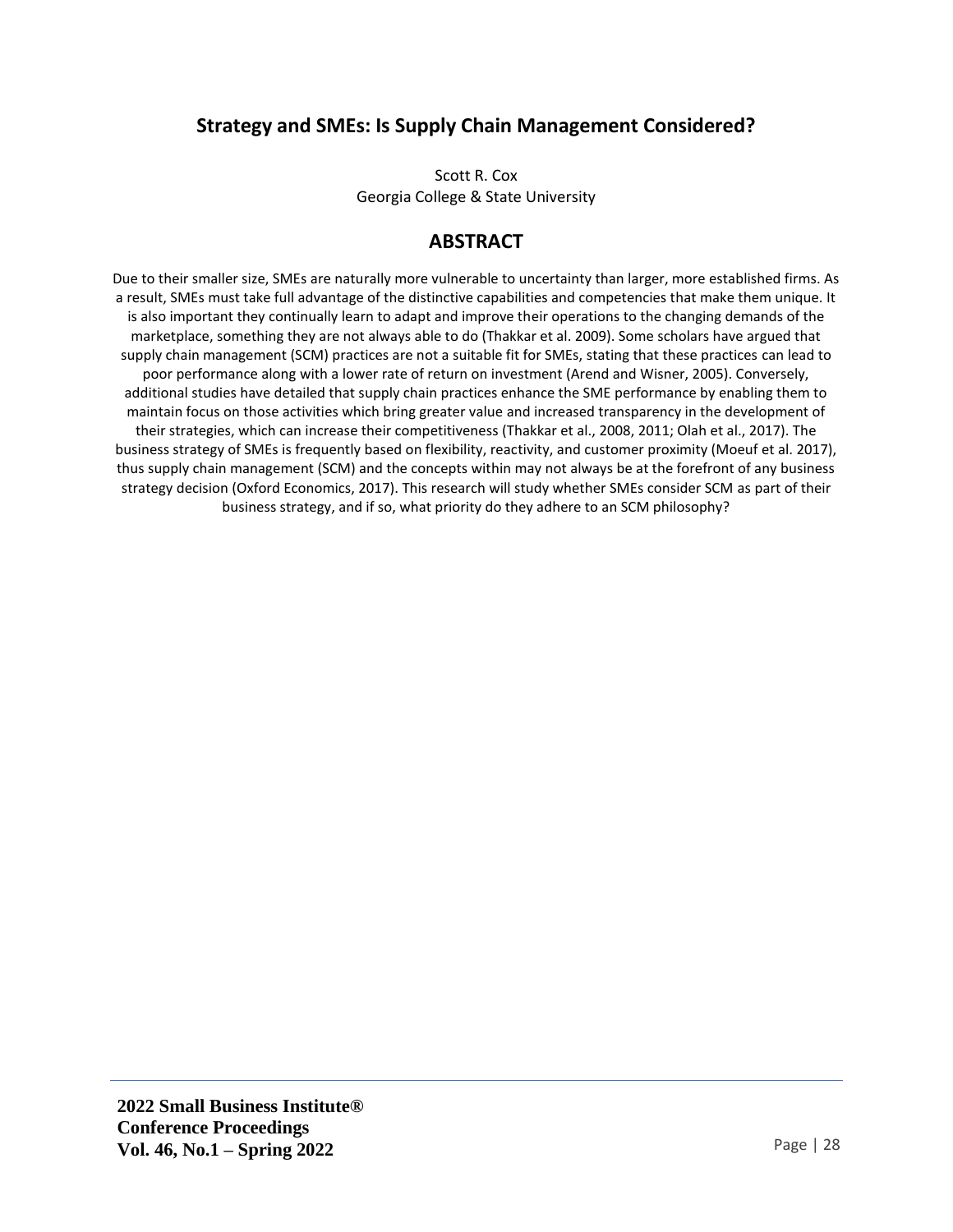# **How Would A Circular Economy Shift the Entrepreneurship and Innovation?**

ChyiLyi Liang North Carolina A & T State University

#### **ABSTRACT**

The purpose of this presentation is to stimulate discussions on the topic of circular economy, sustainability, entrepreneurship, and innovation to re-envision technologies in rural communities. Most of the technologies such as precision agriculture and Artificial Intelligence have improved our productivity significantly. Unfortunately, these technologies could be expensive to rural limited-resourced communities. Government agencies call for integrated research to design, develop, and deploy affordable, accessible, scalable, adaptive, diagnostic, and secure technologies to support farmers and rural communities via interdisciplinary, multi-institutional, and stakeholderoriented collaboration. This presentation aims to stimulate discussions around creative design of a circular economy where production and consumption from a zero-waste system including responding to the climate change challenges. Our discussion will also focus on creating a vision to boost rural social/economic mobility and agricultural workforce development through with special attention to serve socially disadvantaged farmers and limited-resourced communities. The contents of this presentation will share underpinning frameworks of a circular economy, and participants will contribute to the elements and processes to integrate technologies to monitor human behaviors and decisions, crop health, animal health, climate change, and environmental health simultaneously to improve yield, productivity, efficiency, profitability, and long-term sustainability. Other key questions need to be considered involving eliminating barriers of education and training in rural communities. Hopefully by the end of this presentation, we could generate some ideas to work together for research, teaching, and outreach activities and grant applications.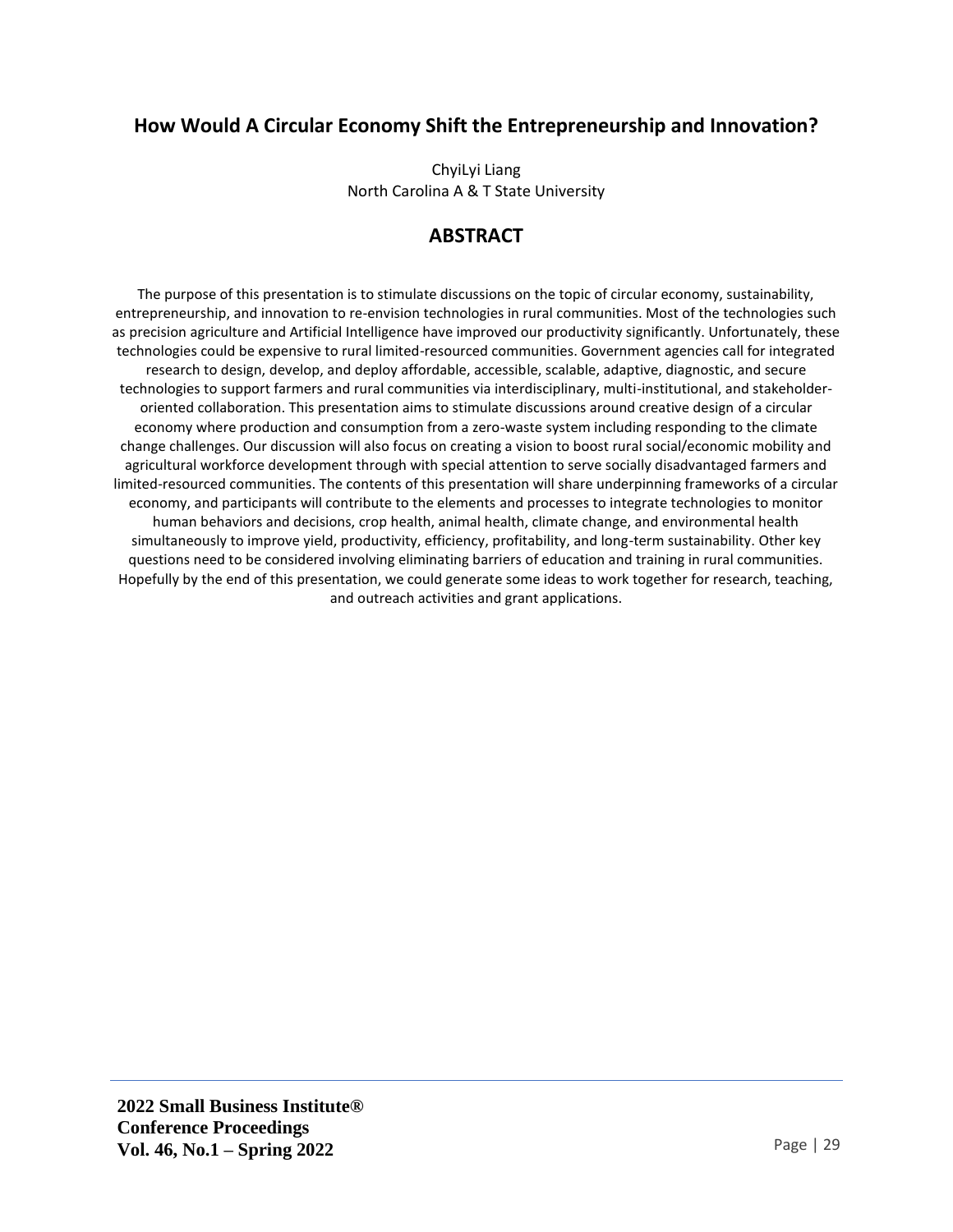# **Do Small Businesses Suffer More When Sham Occurs? An Examination of LMX, Voice, Sham, and Employee Commitment**

Mariah Yates, Paula Potter, & Whitney Peake Western Kentucky University

# **ABSTRACT**

Small businesses often face unique challenges in recruiting and retaining employees, and with Covid-19 those challenges have only grown. Given these challenges, the relationships between small business leaders and employees are crucial to small business success. Scant research exists related to how manager/employee relationships manifest to commitment, as well as how the effects may differ in a small firm versus large firm contexts. As such, we examine the relationships among leader member exchange (LMX), sham, and psychological contract breach for their impact on affective commitment of employees for a sample of 400 firms. Results reveal that sham does not directly impact affective commitment. Rather, psychological contract breach fully mediates the relationship. Further, LMX moderates the relationship between sham and psychological contract breach, such that the relationship between sham and psychological contract breach is stronger when LMX is high. Finally, employees in small firms see greater effects of sham as a breach of psychological contract than those in larger firms.

# **Exploring Exploitative and Exploratory Innovation, and Social Media Practices on Small Businesses Performance**

Tim Pett Rollins College Laurent Sie ESC Pau Business School

# **ABSTRACT**

This study examines small business exploitative and exploratory innovation (Brinkerink, 2018), and social media practices (Trainor, 2012) on firm performance. The paper is an exploratory study of the interaction of exploitative, exploratory, and social media practices resulting in higher financial and non-financial performance of small business compared to competitors. The study uses a sample of 176 small businesses. The findings suggest differences in innovation and social media vary based on dimensions of performance outcomes. Conclusions and direction for future research are offered.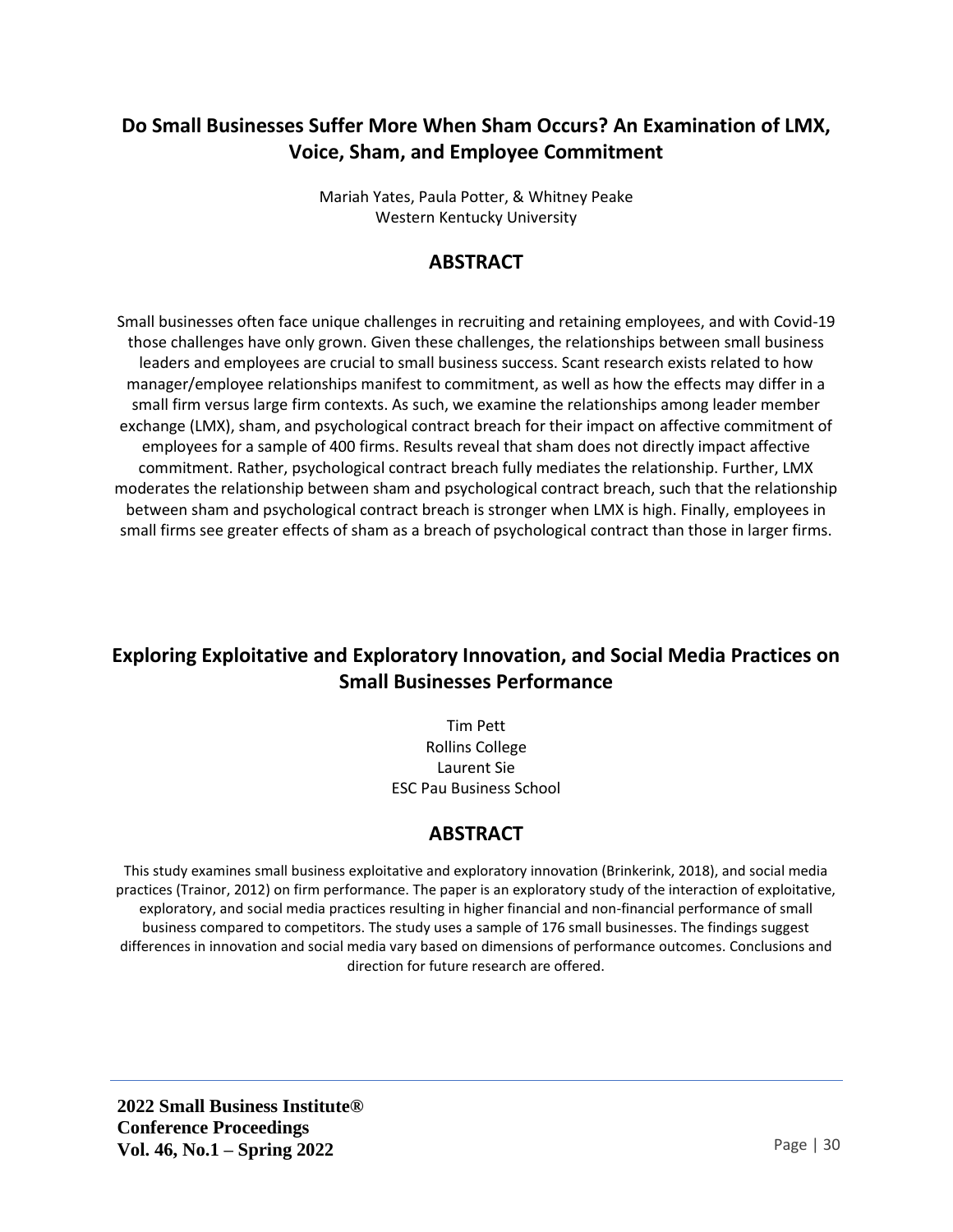# **Publishing Success in an Impact Focused Environment**

William C. McDowell Bradley University Raj Mahto University of New Mexico Eden Blair Bradley University

#### **ABSTRACT**

Faculty face increased pressure to publish in "approved" journals in their discipline. Accreditation standards force Universities and Colleges to create lists of these approved journals, and faculty need to learn to navigate these lists and the varied requirements for targeted journals. Additionally, scholars should want to publish their creative work in the best possible outlet which can vary from conference proceedings to A-level journals. This workshop addresses the need to target the right journal as well as offering additional tools to find success in your publishing efforts. The presenters represent multiple journal editorial teams.

# **A Pedological Approach to Teaching Operationalizing a Business**

Adam Melnick, David Bechtold, Rebecca L. Prater, & Lynn Hoffman Metropolitan State University of Denver

# **ABSTRACT**

In our experience, most entrepreneurship curricula focus on idea generation, validating problem / solution fit, feasibility, and planning. Much of the curricula is based on theory and, when it is experiential, focuses on the research and planning phase of the entrepreneurial journey. Few entrepreneurship courses focus on the actual steps necessary to launch a business or what to do in the first year after launch. We have seen too many aspiring entrepreneurs fail to even launch their business as a result of not understanding the steps required to do so. The gap appears to be particularly prevalent among entrepreneurs from underserved communities with access to fewer resources and those desiring to start small business businesses (as opposed to high growth ventures). As a result, we developed a course entitled Operationalizing a Business, which addresses three major topics: (1) the actual implementation and operationalization of a startup venture, (2) growing a venture after the startup stage, and (3) managing a venture for survival, growth, or exit. The intent behind the course is to give students hands-on experience wrestling with the issues necessary to launch a business.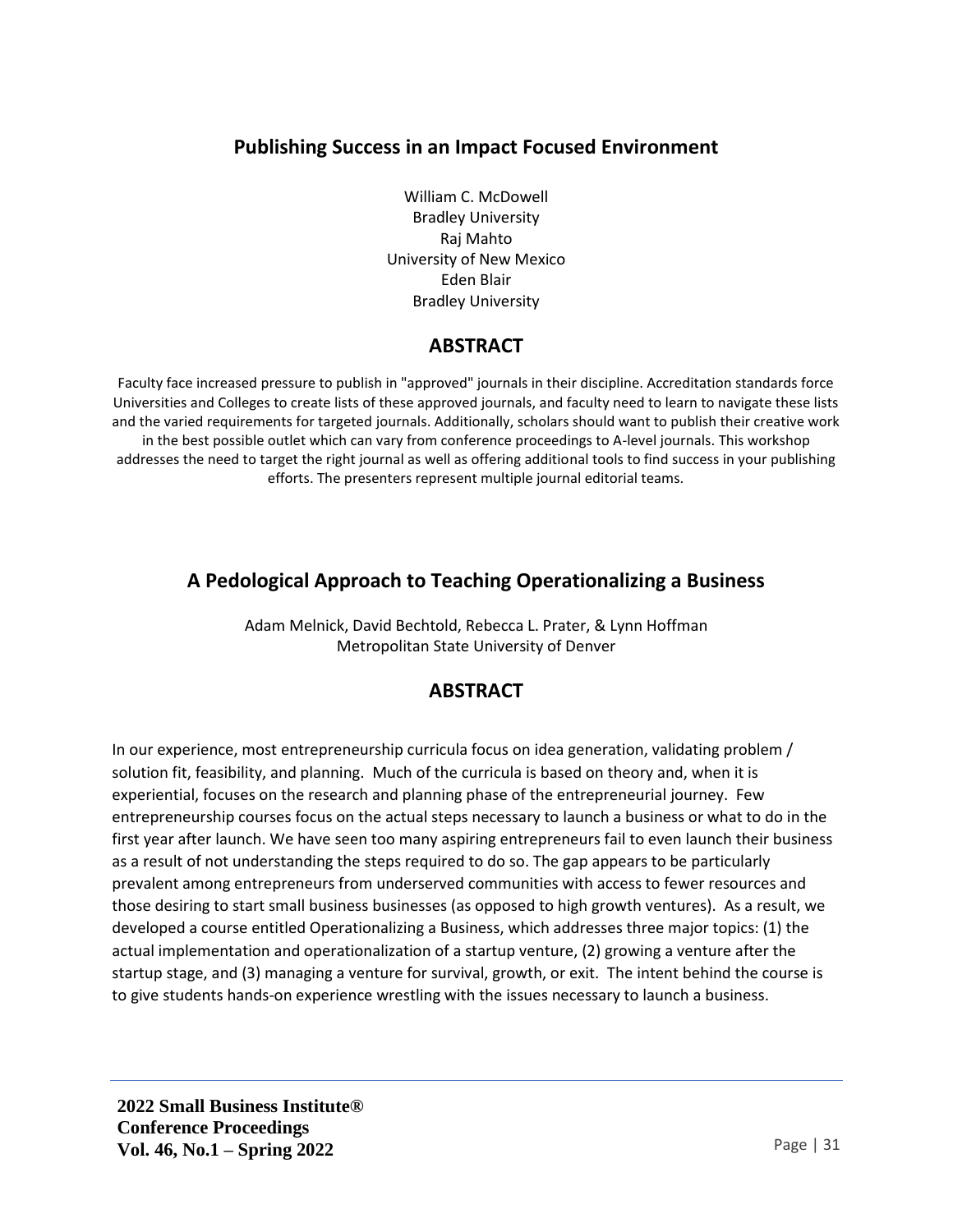# **Collaboration Between the College of Engineering and Information Technology (EIT) and Business Consulting Students at the University of Arkansas at Little Rock**

Joe T. Felan & Srikanth Pidugu, University of Arkansas at Little Rock

# **ABSTRACT**

Over the past several years, the Business Consulting students have collaborated with the College of Engineering and Information Technology (EIT) at our university. We have worked specifically with the Engineering Technology department and students majoring in mechanical engineering technology. These students are required to take Senior Project I and Senior Project II during their last two semesters in the program. The students must develop and design a product for the marketplace. The engineering students must also work through the manufacturing process and costs associated with production. The consulting student group then begins work with the original engineering concept and construct a concept test. From there, the business consulting group develops a market and feasibility analysis.

# **Teaching New Business Students to Write Memorandums for a Small Business**

Helen A. Soter & Jana Burch, University of West Florida

# **ABSTRACT**

Students often struggle to learn when they are unfamiliar with the content, process, and/or product. Because of the overwhelming use of texting and other short messages, many of today's students do not understand the memorandum. In fact, the majority of new business students have never seen a memorandum. Using Wiggins and McTighe's (2005) Understanding by Design and Erikson's (2002) Concept-Based Curriculum as our foundation, we addressed the common issues surrounding student learning and designed a curriculum that guided students towards mastery of the memorandum. This session explains how we introduced students to the purpose of a memo, how it is constructed, and how to use the memo in a small business environment.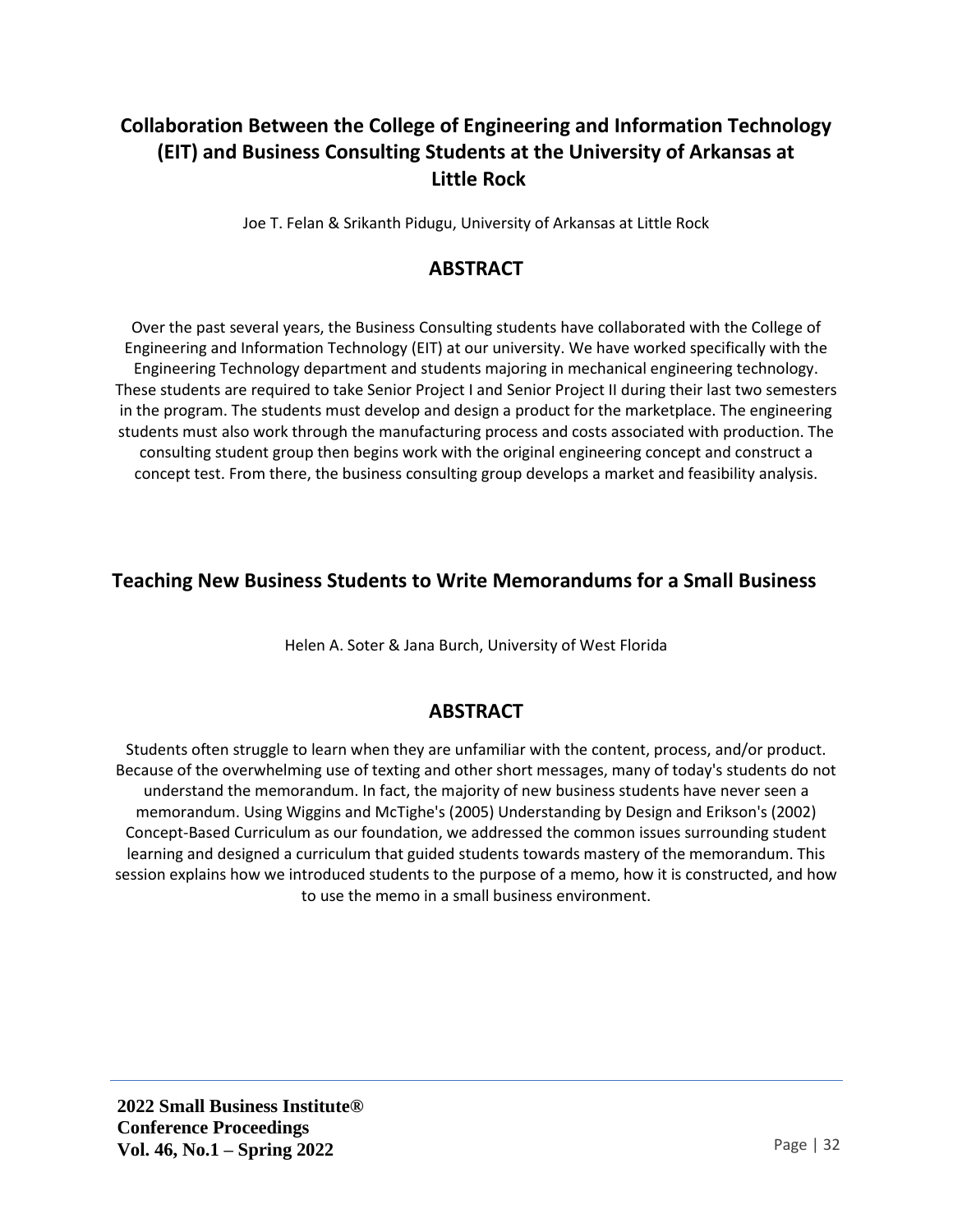# **An Action Learning Led 21st Century Model Towards Sustainable Startup Entrepreneurship Success**

Wendy W. van Schalkwyk, AFDA Louise Underdahl, University of Phoenix

# **ABSTRACT**

Action Learning Theory Advocates Learning as a mathematical equation;  $L = P + Q$ . Revans the pioneer of Action Learning advocated that there can be no learning without action and no action without learning. Within the 21st century paradigm, a model of how to reduce the failure rate of startup entrepreneurs on scale is being demanded of startup entrepreneurs. The Primary Research Objective was to determine if Action Learning, when applied as a learning and training methodology can increase 21st Century Startup Entrepreneurship success. A Mixed-Method Research Design Methodology: Qualitative and Quantitative <br/>br/>Focus: Startup Entrepreneurship, Leadership and Action Learning <br/>shr/>The Aim of the Quantitative Study: The benefits of Action Learning as a learning and training methodology to increase Startup Entrepreneurship. Geographical Area: Unit of Analysis: A global representation of Action Learning-led Business School Netherlands Alumni and Students i.e. MBA, IMBA, and DBL Alumni and students located in 20 countries from 1st, 2nd, and 3rd world economies. Sampling: Stratified Sampling was applied. Approximately 3500 BSN Alumni and students representing 20 countries from 1st, 2nd, and 3rd world economies to the minimum of. Factor Analysis: Prioritizing the top 10 benefits of Action Learning as a method to increase Startup Entrepreneurship Success in the 21st century. Action Learning will increase leadership, strategic thinking, and can unlock sustainable creativity and innovation capabilities. The study outputted the creation of an MI-Ashanti International (Pty) Action Learning Led Global Business Model to increase startup entrepreneurship success in the 21st century. The study opens a pathway for future studies, specifically related to the accessibility of Action Learning to startup entrepreneurs globally, new technology-driven Action Learning solutions, The impact of Action Learning versus Artificial Intelligence on 21st-century citizens.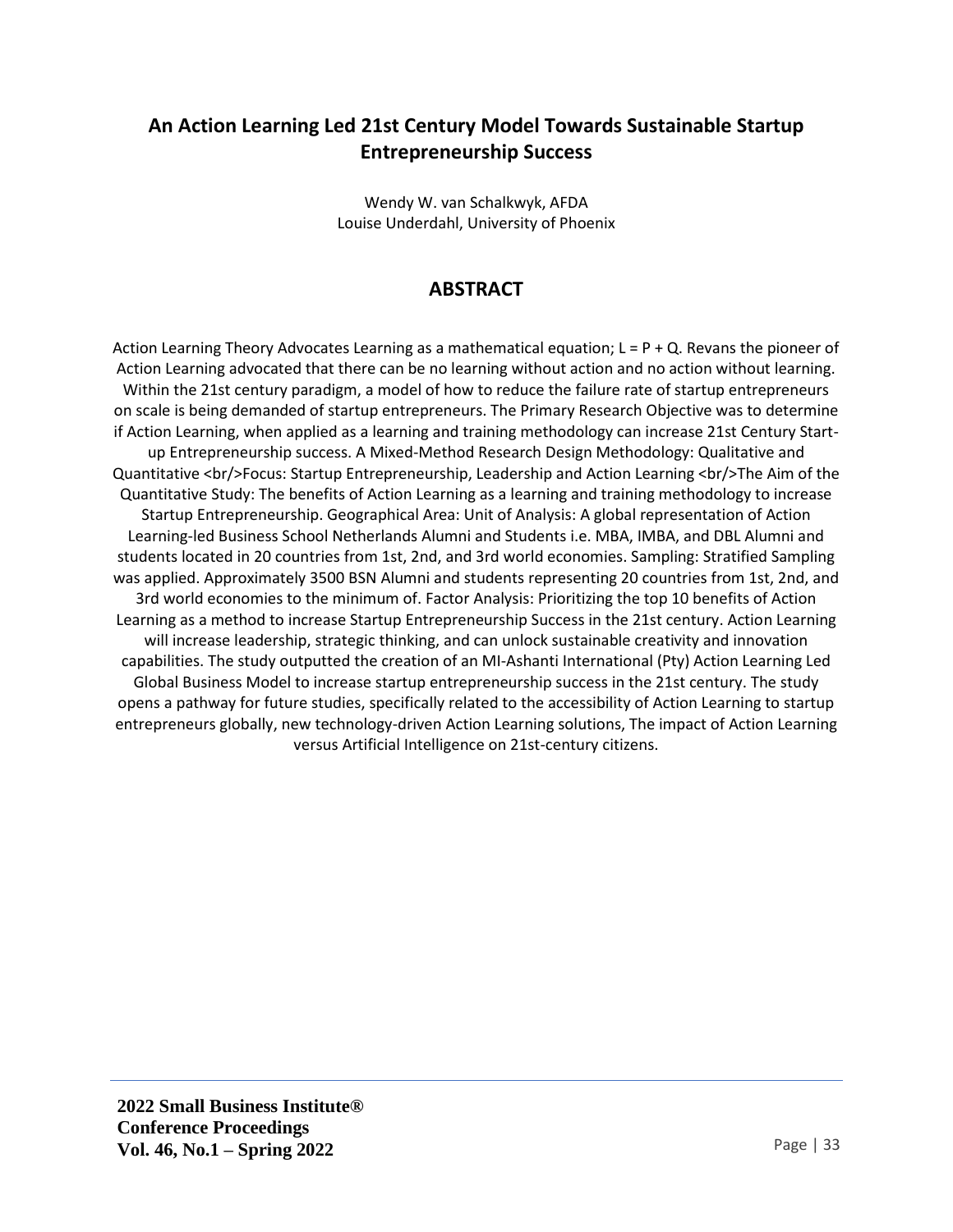# **Advancing women entrepreneurship to achieve United Nations Sustainable Development Goals: A sustainable prediction model for women entrepreneurs**

Prince Gyimah Akenten

Appiah-Menka University of Skills Training and Entrepreneurial Development Richard Owusu-Afriyie, Kwame Nkrumah University of Science and Technology Robert Lussier, Springfield College

# **ABSTRACT**

Women are starting businesses at a faster rate than males globally. Global governments have recognized women for their contribution to poverty alleviation, employment, wealth creation, health, education, human development, and sustainable development. Without women entrepreneurs, countries cannot achieve sustainable success or progress economically. However, most studies focus on male entrepreneurs' business activities, or the sample of women is much smaller than the sample size compared to males. Thus, most studies neglect women entrepreneurs, where most fail within a few years after establishment. The study uses an ordered probit model to predict sustainable critical success factors of women entrepreneurs to advance United Nations (UN) Sustainable Development Goals (SDGs). The research design is a survey using quantitative analysis with a large sample of 603 women entrepreneurs categorized as 234 failed firms, 153 surviving firms, and 216 successful firms. The study findings support that the most critical sustainable factors are having: adequate working capital, accurate financial and accounting information, reliable business planning, parents who owned businesses, marketing skills, and the use of the internet to conduct business. Women entrepreneurs should develop these resources to achieve sustainable success. Implications for entrepreneurs, government, regulatory agencies, policymakers, investors, educational institutions, suppliers, consultants, and lenders are discussed, as well as the implications for meeting UN SDGs S1 (no poverty), S2 (zero hunger), S3 (good health and well-being), S5 (gender equality), S8 (decent work and economic growth), and S9 (industry, innovation, and infrastructure).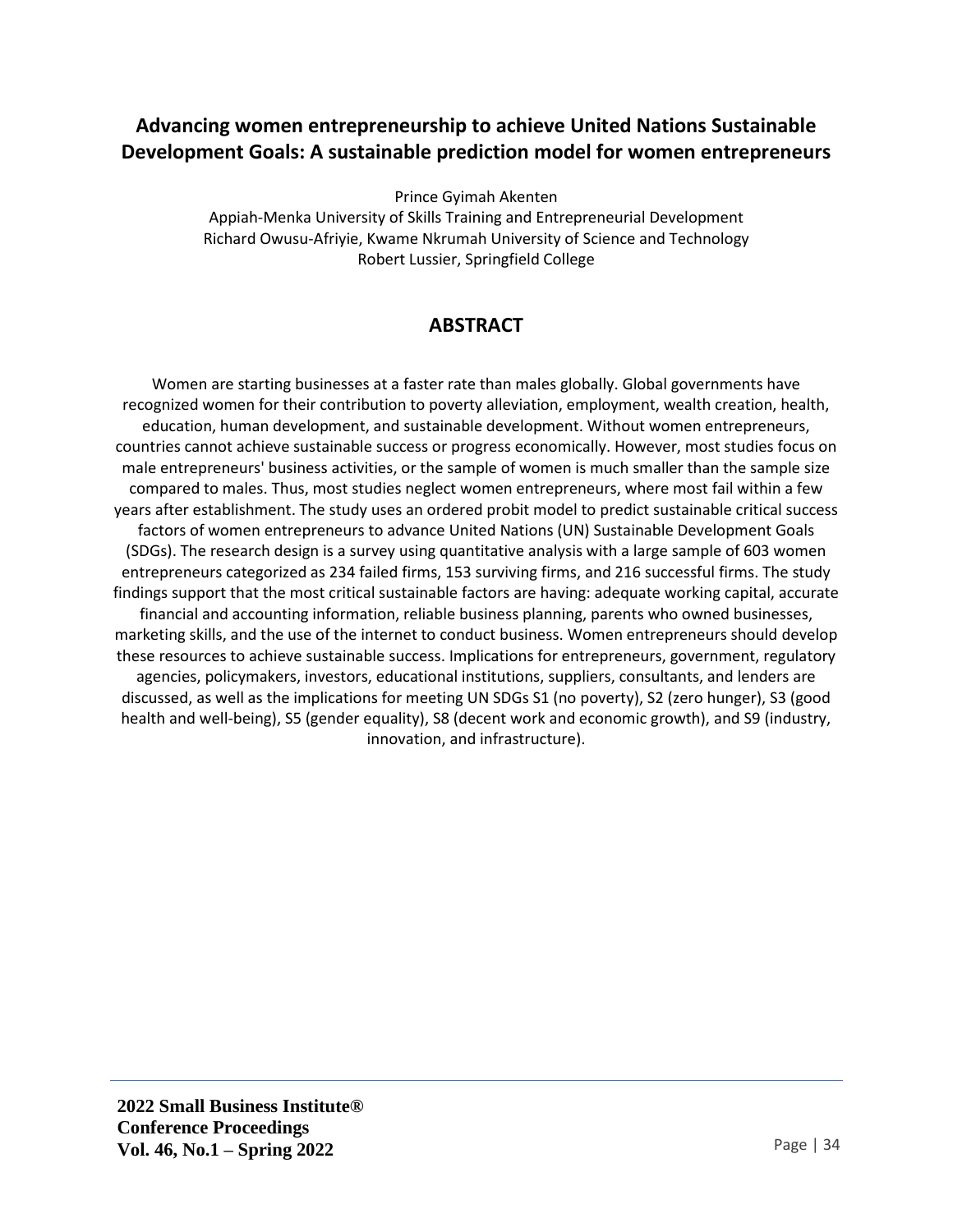# **Social Entrepreneurship: Exploring Competitive Rivalry and Dynamics Between Social Entities and Incumbent Institutions**

Phillip E. Davis, Texas State University

#### **ABSTRACT**

Social entrepreneurs endeavor to address systemic societal issues by actively employing an entrepreneurial mindset. We build upon existing conceptualizations of social entrepreneurship to explore a framework of competition between incumbent institutions and social entrepreneurs. Social entrepreneurs seek solutions that often fill gaps where incumbent institution solutions fall short or are limited in scope. Yet, sometimes, the solutions created by social entrepreneurs may displace those incumbent institutions in part or in entirety. Regardless of the solution's positioning, competitive situations may arise, as solutions offered by social entrepreneurs and existing incumbent institutions compete for comparable resources and legitimacy amongst stakeholders. Utilizing competitive rivalry and dynamics as a lens, we discuss how different social entrepreneur types and the actions they take, may drive response from and subsequent displacement of incumbent institutions. We also identify and discuss areas of opportunity to minimize aggressive competitive responses from existing incumbents. Thus, we contribute to the literature: (1) by outlining the competitive scenarios social entrepreneurs may face when attempting to offer solutions to societal issues, (2) by identifying the specific competitive rivalry and dynamics actions and events that pose challenges to new and existing social entrepreneurs, and (3) by describing the competitive environment of the different social entrepreneur types, we identify opportunities for newly created social entities and existing incumbent institutions to co-exist and cooperate to more effectively work to resolve social issues.

Keywords: social entrepreneurship, competitive rivalry, dynamics, incumbent institutions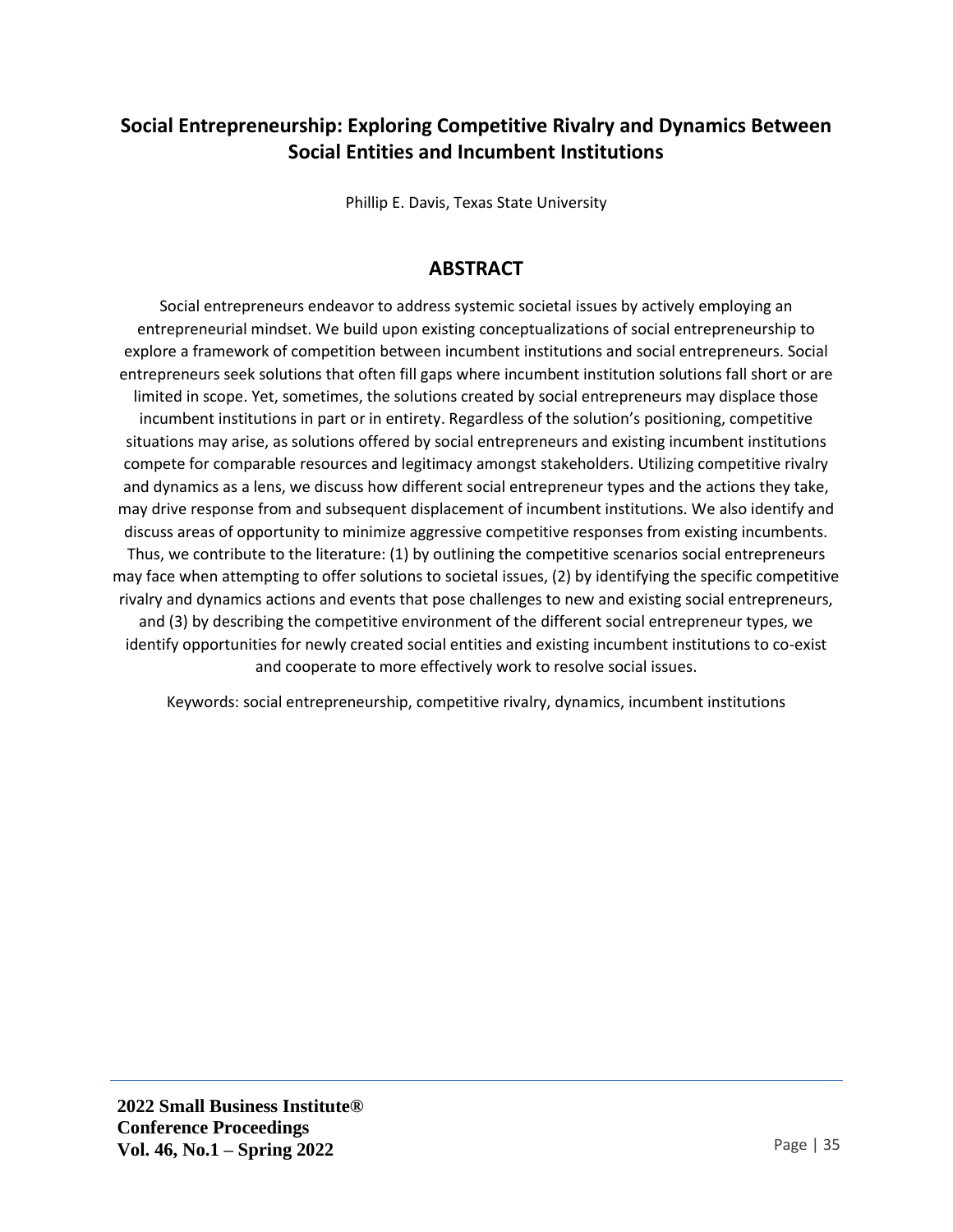# **Examining Adjustment Strategies and Post-disaster Business Outcomes among Female and Minority Small Businesses Owners in the United States**

Edeoba William Edobor, Purdue University

# **ABSTRACT**

Natural disasters are ubiquitous and increasingly pose a threat to every aspect of society. In view of this, human entities including businesses have to keep evolving ways to ensure their survival and resilience. Small businesses which constitute the economic nucleus of the United States are particularly more challenged in the face of disasters for two principal reasons: they are less resource-endowed, and they also have a limited array of coping strategies. This is particularly the case with minority and women owned businesses who are usually more economically disadvantaged. This study examines small business post-disaster outcomes following four frequent high impact disasters (wildfire, flooding, cyclones, and tornadoes) occurring in the United States between the years 2015 and 2018 using survey data. The study also explores whether adjustment strategies plays in causing differences in post-disaster business outcomes of minority and non-minority owned businesses using a modified difference in difference methodology. Preliminary results show that disaster affected small businesses owned by racial minorities had on average 9.8 times less annual income by the end of the year 2019 than they did at the end of the year 2014 (p<0.10). No significant changes were found for businesses owned by women and other gender minorities during this time. The next step of this study is to examine the effect that controlling for adjustment strategies may have on these results.

Keywords: Small Business, Adjustment Strategies, Minority owned Businesses, Post-Disaster Recovery